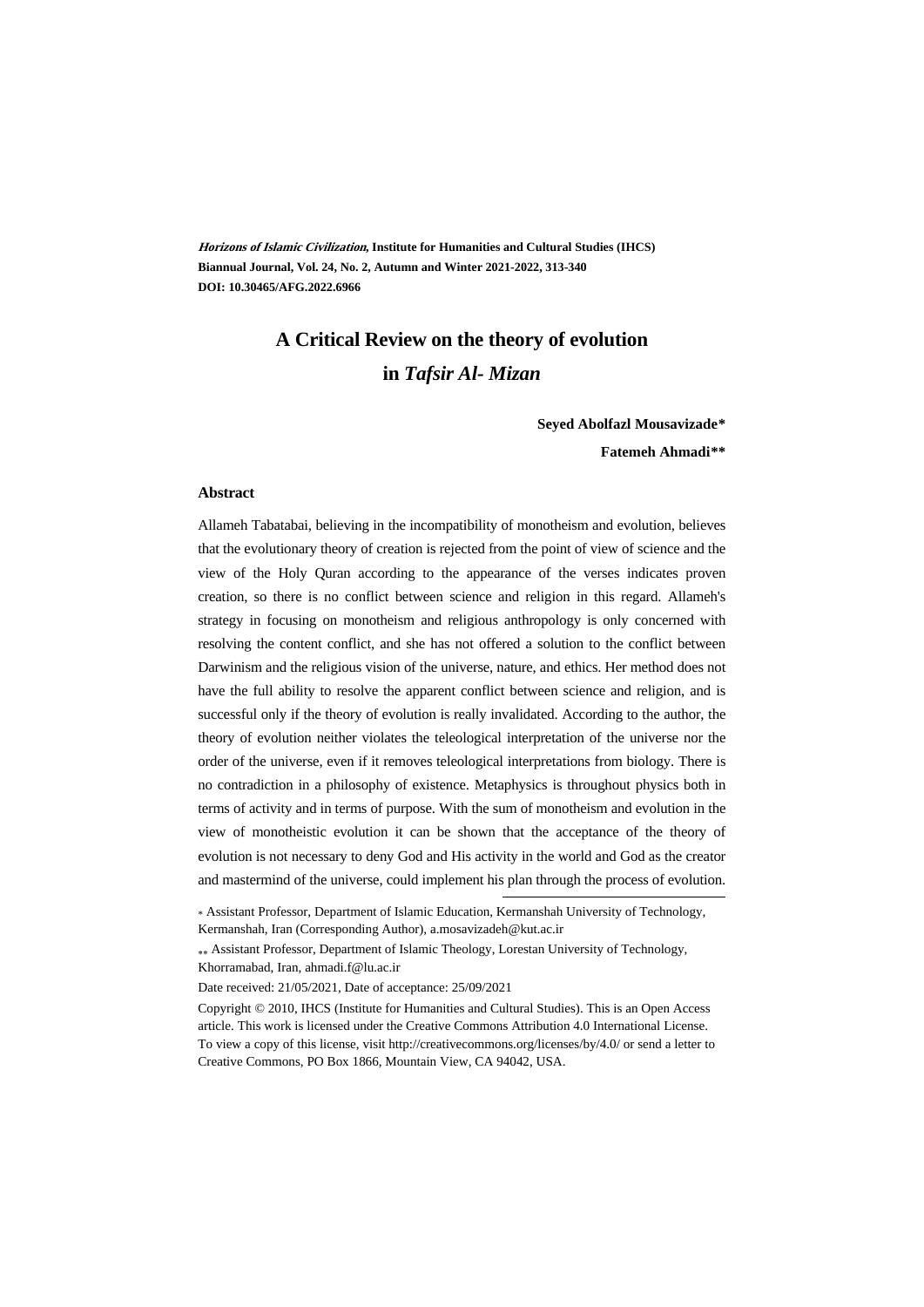The method of this research is descriptive-analytical. The result of this research can be summarized as follows: The most important conflict between the theory of evolution and the problem of world order is answered according to the principles of Allama and Muslim philosophers. Regarding the conflict between the theory of evolution and the argument of the order and wisdom of creation, it should be said that philosophical Darwinism, which denies prudence and wisdom in creation, is based on several fallacies: What philosophical Darwinism denies as order is a simplistic picture of the system of creation and God's relationship to the world of creation. Order in the minds of Western theologians is a human concept and is based on the fallacy of comparison with human action. In this conception, the regulator regulates orderly phenomena in nature, such as man, in relation to his contemplative actions, and in the expression of philosophers by compound forgery. This notion is fundamentally wrong from the point of view of Muslim sages such as Allameh Tabatabai, and Darwinism illustrates the destruction of this notion, but it should not be assumed that order in creation is nothing but what theologians of the West have interpreted. God's activity in nature is not directly related to natural causes. In regulating nature through the mode of existence of nature, the moderator has created them in order, not that she created them and then regulated them. Of course, orderly creation in the system is done for its own cause and effect with all natural resources. Therefore, it is possible to abstract from the gradual creation of nature, prudence and wisdom, and the theory of evolution is not a rival to any interpretation of the order of creation, but only conflicts with the idea of order, which considers the order of creation as an industrial order like human actions. Proponents of the theory of evolution have argued that the expression of an actual causal interpretation of creation does not require an ultimate causality. The theory of evolution denying the argument of order is based on the fallacy of confusing actual cause and ultimate cause. The question of ultimate causality and actual causality is possible in two ways: philosophical interpretation and scientific interpretation. These two interpretations are parallel to each other, and a conflict between them is basically impossible. Darwinism, if it can, is the scientific interpretation of creation, but the purposeful interpretation of creation (according to Muslim scholars) is not a purely scientific interpretation, because it does not express the industrial order and prove the steward, but expresses an order that is naturally forged. Of course, the theory of evolution is in conflict with the conventional interpretation of Western theologians, because both interpretations are scientific in structure and two scientific interpretations belong to the same subject. The conclusion is that the theory of evolution is a rival to the theologian who proves God's order as the steward through argument, because he considered the natural desire of living things and genetic mutations to be the steward of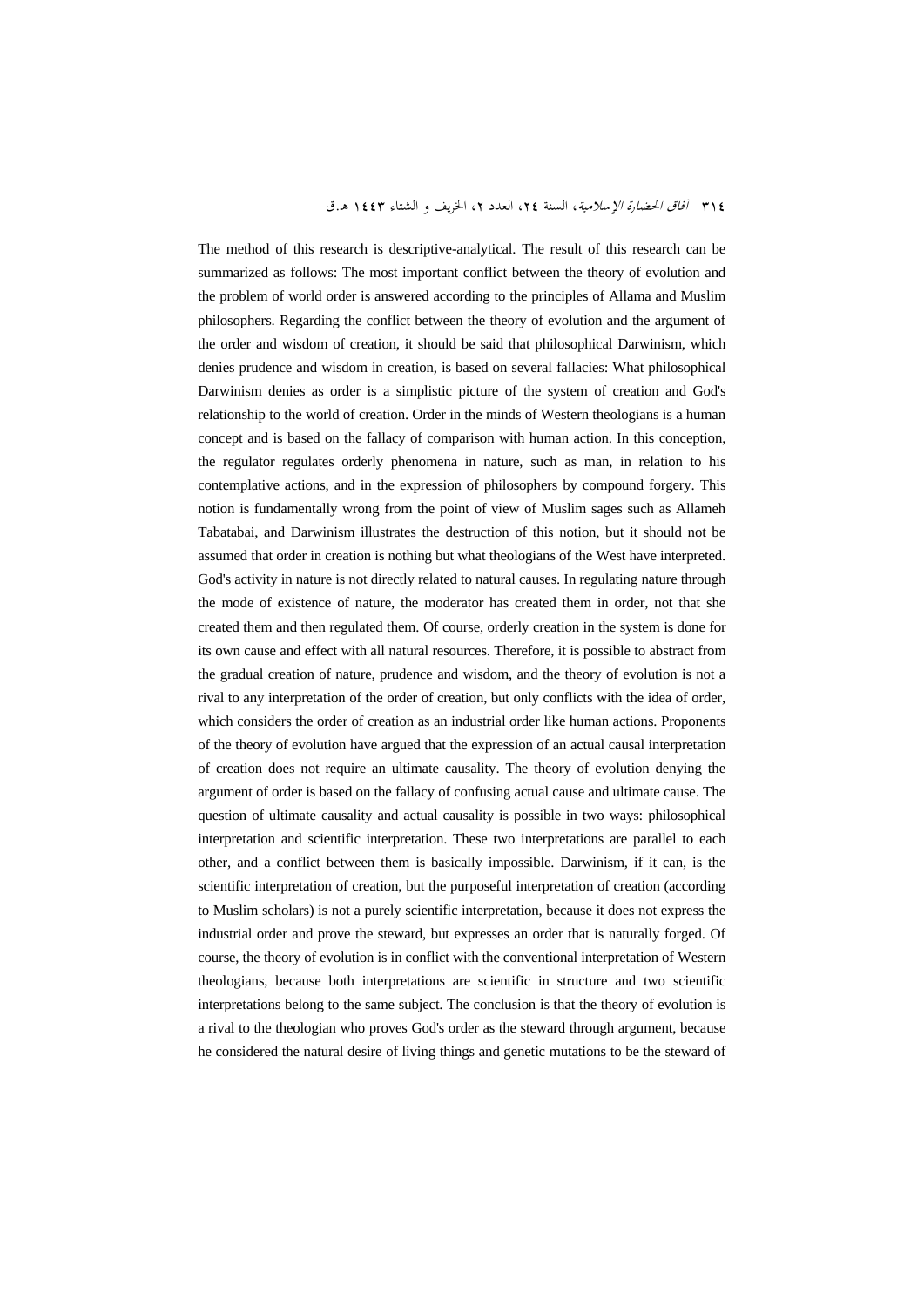God and the order as the product of disorder. But if this theory proves God as an indirect controller who, through the natural desire of living things, created the order of the universe and guided order in the world, then the theory of evolution cannot compete with it.

**Keywords:** Holy Quran, Tafsir Al-Mizan, Creation, Theory of Evolution, Theory of Stability of Types.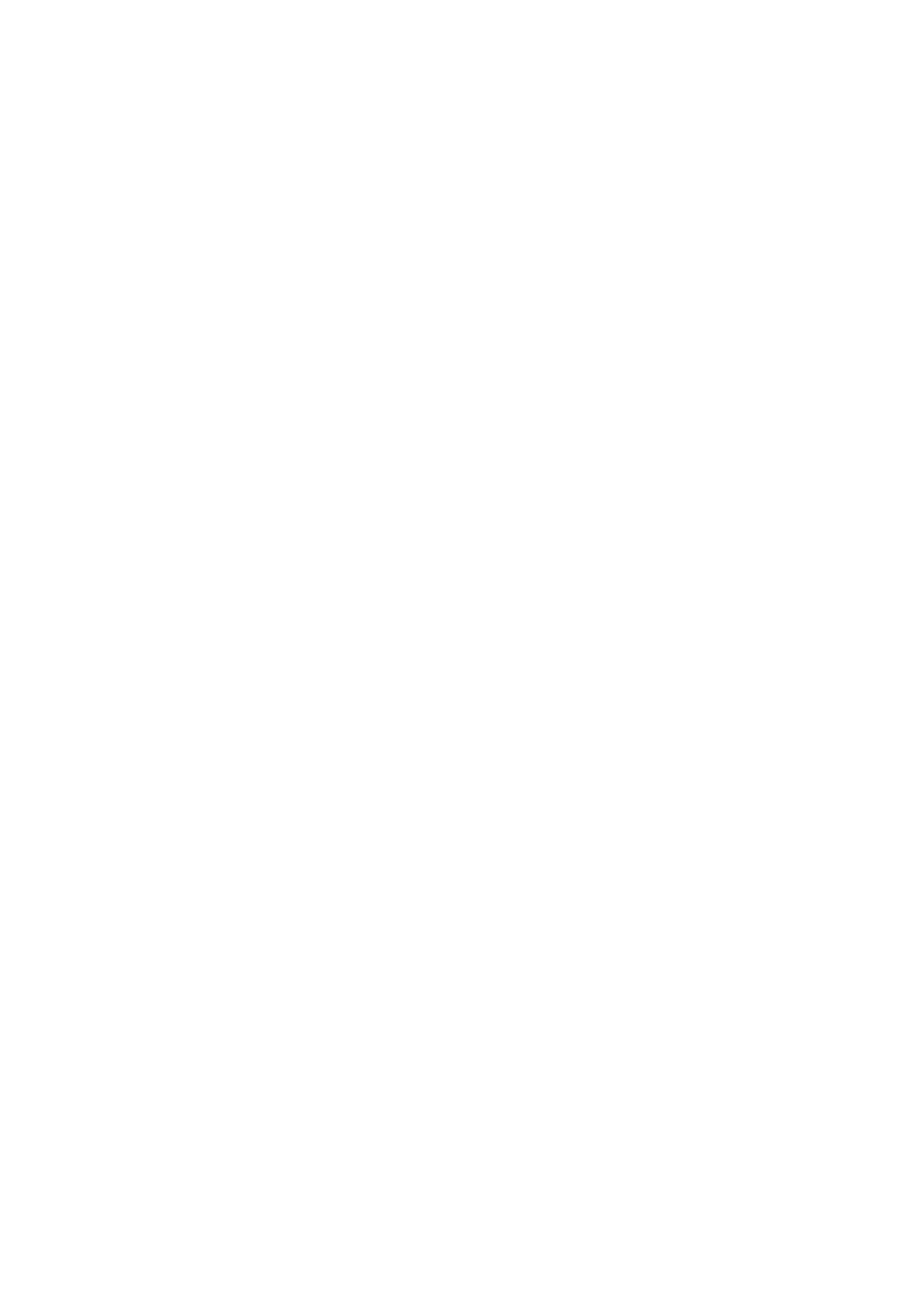آفاق الحضارة الإسلامية، أكاديمية العلوم الإنسانية والدراسات الثقافية بحلة علميّة نصف سنويّة (مقالة علميّة محكّمة)، السنة ٢٤، العدد ٢، الخريف و الشتاء ١٤٤٣ هـ.ق، ٣٢٣-٣٤٠

**دراسة و نقد نظرية التطور في تفسير الميزان**

\* **سيد أبوالفضل موسويزاده**

\*\* **فاطمه أحمدي**

**الملخص**

يعتقـد العلامـة الطباطبــائي بــ"عدم التوافـق بـين التوحيـد ونظريـة التطـور"، ويـرى أنّ نظريـة تكامـل الخلـق مرفوضـة مـن وجهـة نظـر العلـم، بينمـا تعـد وجهـة نظـر القـرآن الكـريم ثبوتيـة حسـب ظهـور الآيـات ذات الصـلة والدالـة علـى الخلـق. لـذلك لا يوجـد هنـاك تضـارب بـين العلـم والدين في هـذا الصـدد. إنّ الحـلّ الـذي قدمه العلامـة يتمثـل في التركيـز علـى التوحيـد<br>. والأنثروبولوجيا الدينية، وهـو الحـلّ الوحيـد المعني بحـلّ مشكلة التنـاقض في المحتوى، ولم يقـدم<br>-حلاً للصراع بين الداروينية والرؤية الدينية للكون والطبيعة والأخلاق. إنّ أسلوبه ليس قادراً تماماً على حـلّ الصـراع الظـاهري بـين العلـم والـدين، ولا ينجح إلا إذا كـانـت نظرية التطـور ً<br>. باطلة حقاً. يمكننا أن نبرهن على أنّ قبول نظرية التطور لا يتطلب إنكار وجود الله وتأثيره في العــالم مــن خــلال "الجمــع بــين التوحيــد والتطــور" في "رؤيــة التكامــل التوحيــدي"، واالله باعتباره الخالق والمدبر لهذا العالم،كان يمكن أن ينفذ حكمته من خلال عملية التطور. **الكلمات الرئيسة:** القرآن الكريم، تفسير الميزان، خلق، نظرية التطور، نظرية ثبات الأنواع.

.

\*\* أستاذة مساعدة، قسم الفلسفة والكلام الإسلامي،كلية الآداب والعلوم الإنسانية، جامعة لرستان، خرم آباد، ahmadi.f@lu.ac.ir ،إيران

تاريخ الوصول: ،1400/02/31 تاريخ القبول: 1400/07/03

<sup>\*</sup> أستاذ مساعد، قسم التربية الإسلامية، جامعةكرمانشاه للتكنولوجيا،كرمانشاه، إيران (الکاتب المسؤول)، a.mosavizadeh@kut.ac.ir

Copyright © 2018, IHCS (Institute for Humanities and Cultural Studies). This is an Open Access article distributed under the terms of the Creative Commons Attribution 4.0 International, which permits others to download this work, share it with others and Adapt the material for any purpose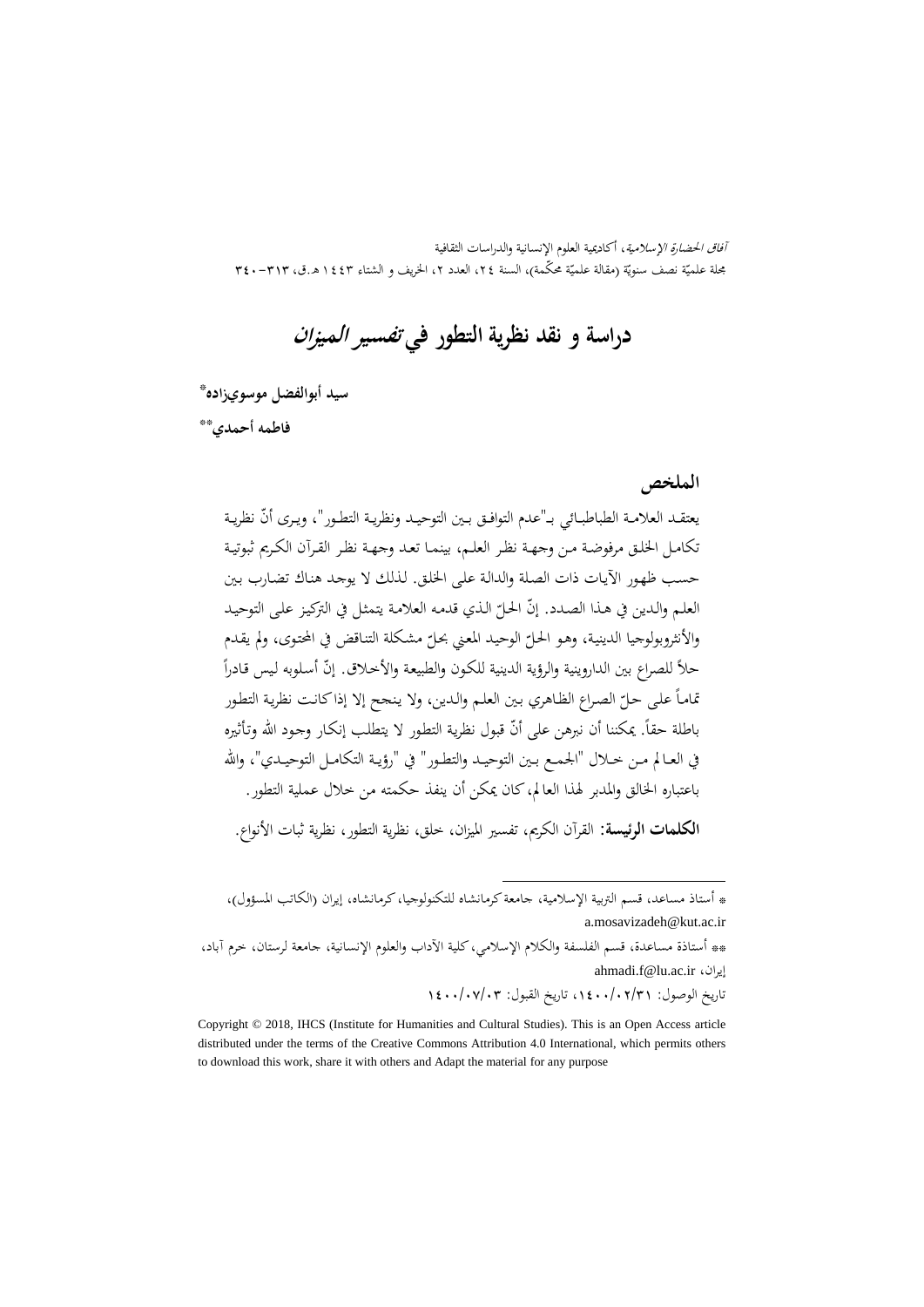#### **.**1 **المقدمة**

### 1**.**1 **مسألة البحث**

قبـل النصـف الثـاني مـن القـرن التاسـع عشـر،كـان التفكـير السـائد في العلـوم الطبيعيـة هـو "نظريـة اســتقرار الأنــواع"، والــتي بموجبهــا تكــون الأنــواع النباتيــة والحيوانيــة ثابتــة ومســتقلة، ولا يمكــن أن يتحـول أيّ حيـوان إلى آخـر. ومـع ذلـك، مـع ظهـور "نظريـة التطـور"، لم تعـدّ الأنـواع النباتيـة والحيوانية منفصلة تماماً عن بعضها البعض ولم تكن كذلك منذ البداية، بل إنها نشأت من أنواع بدائية أبسط (فنايي، ١٣٧٥: ص٦٣). وفقاً لهذه النظرية، تعود جميع الأنواع النباتية والحيوانية إلى الأنـواع الأصـلية الأربعـة أو الخمسـة البسـيطة. تمّ تعمـيم هـذه النظريـة أيضـاً علـي الإنسـان، حيـث يعتـبر الإنسـان والقـرد مـن جـذور مشـتركة (فرهيختـه، :1357 92). في القـرون الأخـيرة، أصبحت هـذه القضية واحـدة مـن أكثـر القضـايا الكلاميـة والفلسـفية إثـارة للجـدل في أوروبـا (قراملكي، :1373 23).

أصبح الجحدل حول "الخلق والتطور" الذي اندلع بعد نشر كتاب *أصل الأنواع* بين الدين والعلمانيـة مـن أشـدّ النزاعــات في مجــال العلــم والــدين. أثّـر صـيت النظريـة الداروينيـة في العـالم  $\overline{a}$ البيولـوجي علـى العلمـاء التجـريبيين والفلاسـفة وعلمـاء الـدين. أصـبحت نظريـة دارويـن نموذجـا لفهم الطبيعة، وتمّ تجاهـل الأنمـاط الأخـرى الـتي تمّ تقـديمها في تعـاليم الكنيسـة وربمـا في الكتـب المقدسـة، ممـا خلـق صـراعاً جديداً بـين العلـم والـدين في الغرب. ولم يقتصـر هـذا الصـراع علـى حقيقـة أنّ الاكتشـافات العلميـة الجديـدة أبطلـت تعـاليم الكنيسـة، بـل يشـمل أيضـاً "التفسـير الحكيم للخلـق" و"نظـام العـالم وغايتـه" و"كرامـة الإنسـان الذاتيـة" و"الأخـلاق المقدسـة". إنّ الخلافات الأولية التي نشأت عن نظرية التطور بأبعادها المختلفة، دفعت بعلماء الـدين الغـربيين إلى إيجاد مخرج وتقديم حلول لإثبات هذه النظرية أو دحضها (نفس المصدر: 25-23).

# 2**.**1 **سؤال البحث**  يتمثل سؤال هذا البحث فيمايلي: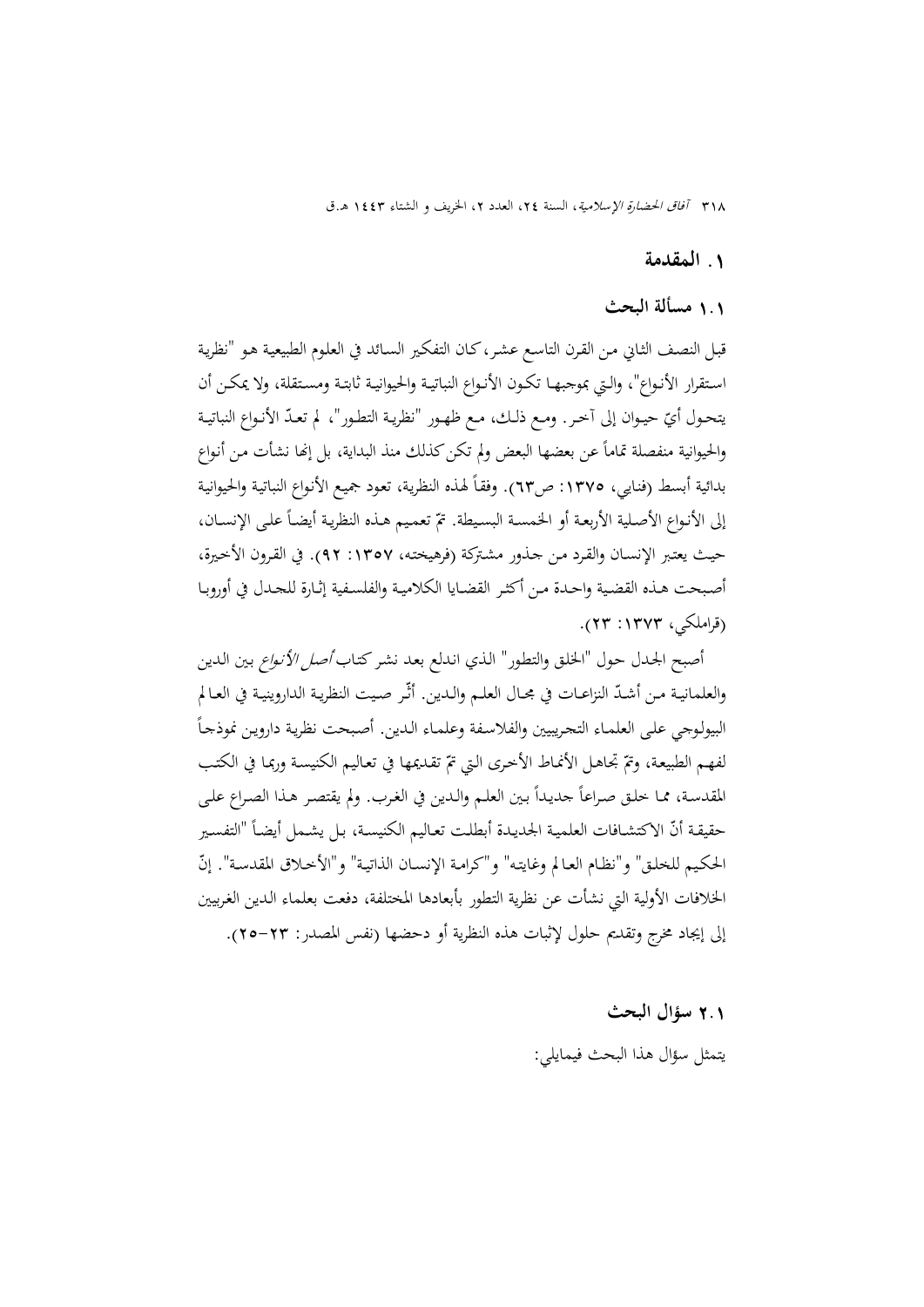مـا هـو الحـلّ الـذي قدمـه العلامـة الطباطبـائي لمشـكلة التضـارب بـين نظريـة التطـور والتوحيـد في تفسير الميزان وهل هذا الحلّ مقبول ومنطقي أم لا؟

### 3**.**1 **خلفية البحث**

على الرغم من أنّ سياق ظهور الصراع بين البيولوجيا والشريعة كـان مسيحياً، لكنه بالتالي أثـار تســاؤلات في المجتمعــات الإســلامية منهــا: "هــل تتوافـق مكتشـفات علمــاء الأحيــاء مــع التعــاليم الدينية أم تخالفهـا؟" إنّ محاولـة إيجـاد إجـابـة لهـذا السـؤال هـي إحـدى السـمات الرئيسـية للأعمـال التي ألّفها المفكرون المسلمون المعاصرون دفاعاً عن الفكر الديني. إنّ تعدد الدراسات التي كتبت عن "نظرية التطور" من منظور القرآن في القرن الماضي، تدلّ على أهمية هذه القضية بين المسلمين. يعتــبر ســيد جمــال الــدين أســد آبــادي مــن أوائــل المفكــرين المســلمين الــذين واجهــوا قضــية الصــراع الظاهري بين العلم والدين بجدية وقد كتب مقالاً مستقلاً في هذا الصدد. ومنذ ذلك الوقت، تم اقتراح العديد من الحلول لدرء الصراع بين نظرية داروين والفكر الديني (نفس المصدر: 64).

إنّ شـرح وجهـات نظـر المفكـرين المسـلمين، وتحليـل أسـلوبحم في درء الصـراع مـن خـلال فحـص الأسـس المنطقيـة لـلآراء، هـو نحـج واضـح للتعـرف علـى الأفكــار الكلاميـة الجديـدة لـديهم. فيمـا يلـي أهـم آراء ومنـاهج المفكـرين المسـلمين المعاصـرين في حـل الصـراع بـين نظريـة ّ التطور وآيات الخلق في القرآن:

1) النظريـة الـتي تقـوم علـى "توافـق نظريـة التطـور مـع الآيـات القرآنيـة" وتقبـل جـوهر نظريـة التطـور وتقـوم بتفسـير الآيـات القرآنيـة تبعـاً لـذلك، وتحـل هـذا الحـلاف المزعـوم. ويعـدّ يـد الله سحابي من أنصار هذه النظرية (سحابي، :1351 214).

2) النظريـة الـتي تقـوم علـى "عـدم توافـق نظريـة التطـور مـع الآيـات القرآنيـة". يـدرء العلامـة الطباطبـائي التعـارض مـن خـلال الـرفض القـاطع لنظريـة التطـور الـتي تتعـارض مـع الآيـات القرآنيـة (الطباطبائي، د.ت: 4/153). ومن بين الذين يؤمنون đـذا الـرأي نشـير إلى العلامـة محمـد تقـي جعفري، الدكتور سيدحسين نصر، آية االله محمد تقي مصباح يزدي، آية االله جوادي آملي، آية الله مكــارم شــيرازي و آيــة الله جعفـر سـبحـاني (جعفـري، د.ت: ۱۰۱؛ نصـر، ۱۳۷۳: ۷۰؛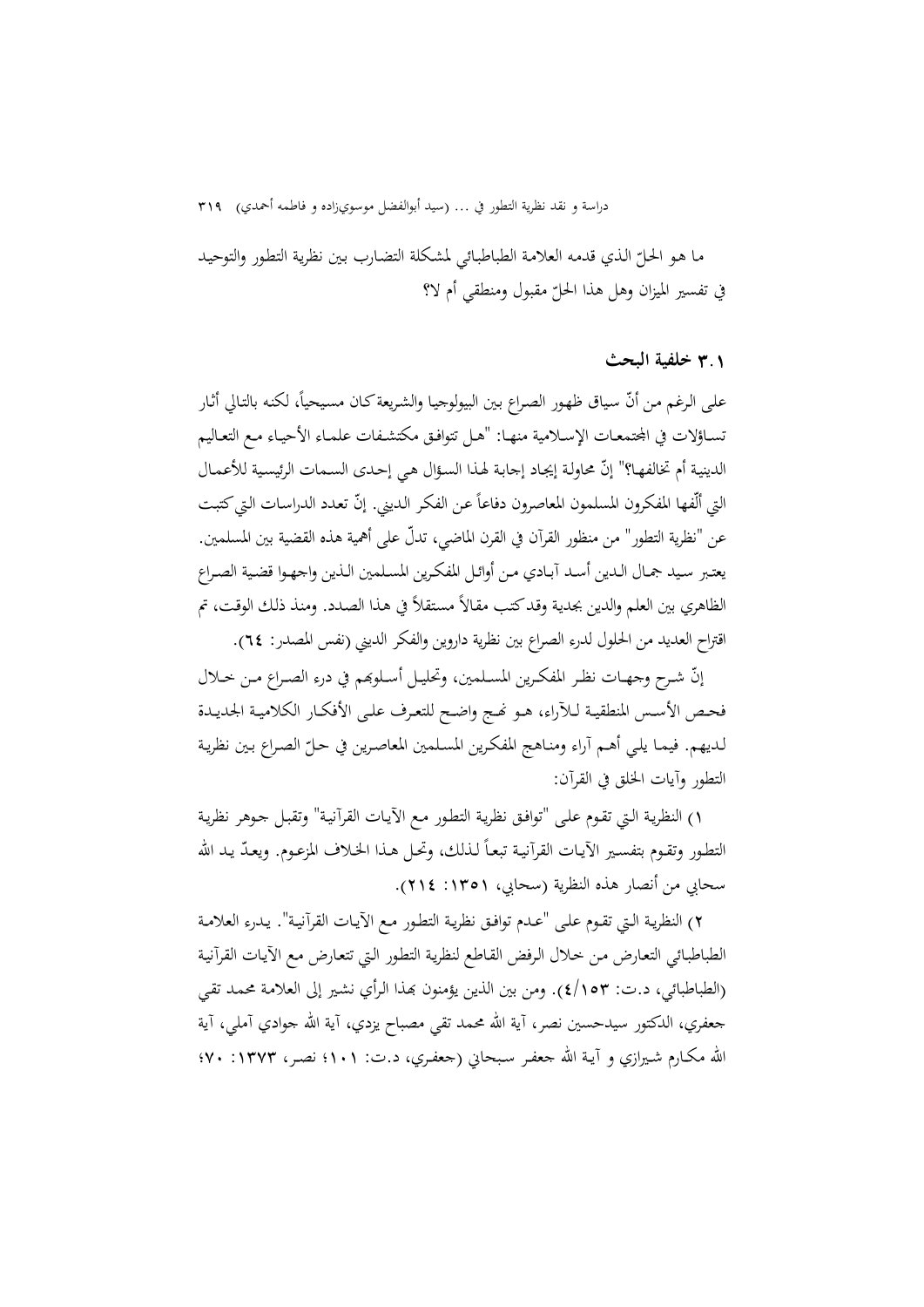جـــــوادي آملـــــي، :1387 ،4/93 مصـــــباح يـــــزدي، د.ت: ،94 شـــــيرازي، د.ت: 274؛ سبحاني، د.ت: 20).

3) النظرية التي تقوم على "توافق نظرية التطور مع الآيات القرآنية". آيـة االله مشـكيني في "فصـل الـوحي عـن فهـم المفسـرين لـه" (مشـكيني أردبيلـي، :1363 80) والأسـتاذ مطهـري على أساس "الفصل اللغـوي بـين القـرآن وتفسـير العلـم لخلـق الإنسـان" و "رمزيـة خلـق آدم"، يرفضــون إمكانيــة التنــافس والتضــارب بــين النظريــات العلميــة والآيــات القرآنيــة (مطهــري،  $.072$   $.017$  : 1377.

في هذا البحث، تطرقنا لدراسـة وجهـة نظـر العلامـة الطباطبـائي في نظريـة التطـور المبنيـةكمـا جاء في تفسير الميزان وانتقادها بالاستعانة بالمنهج الوصفي\_ التحليلي.

### **.**2 **المفاهيم والتعاريف**

### 1**.**2 **الأسس الفكرية للعلامة الطباطبائي حول نظرية التطور**

مـن بـين الأبعـاد المختلفـة لتعـارض الداروينيـة مـع الفكـر الـديني، حظـي بحث"عـدم توافـق نظريـة التطـور مـع تفسـير القـرآن للخلـق" باهتمـام أكـبر مـن قبـل المفكـرين المسـلمين. وقـد اقـترح العلامـة الطباطبائي "وجهة نظر عدم التوافق"كردّ فعل على وجهة نظر الدكتور سحابي في "وجهة نظر التوافق" فيكتاب خلق الإنسان (خسروپناه، 1390 أ: 84). لم يتطرق العلامة الطباطبائي إلى التنظير في البحث أعـلاه، ولكـن في مقابـل ذلـك، اعتـبر أنّ الإيمـان بنظريـة التطـور يعـني رفضـاً للتوحيد، والغاية النهائية للعالم، والأنثروبولوجيا الدينية. سنشرح أولاً أسس هذه النظرية، وبعد ذلك، وفقا ً لتفسير آيات الخلق في تفسير الميزان، سنشرح وجهة نظره في هذا الصدد.

### 2**.**2 **تناقض التوحيد مع نظرية التطور**

إنّ أهــمّ اهتمامـات العلامــة الطباطبــائي في بحــث الخلــق البشــري هــو الحفــاظ علــى موضــوع "التوحيــد". قــام الطباطبــائي في "تفســير الميــزان" باســتدلالات مختلفــة في مجــال التوحيــد واعتــبر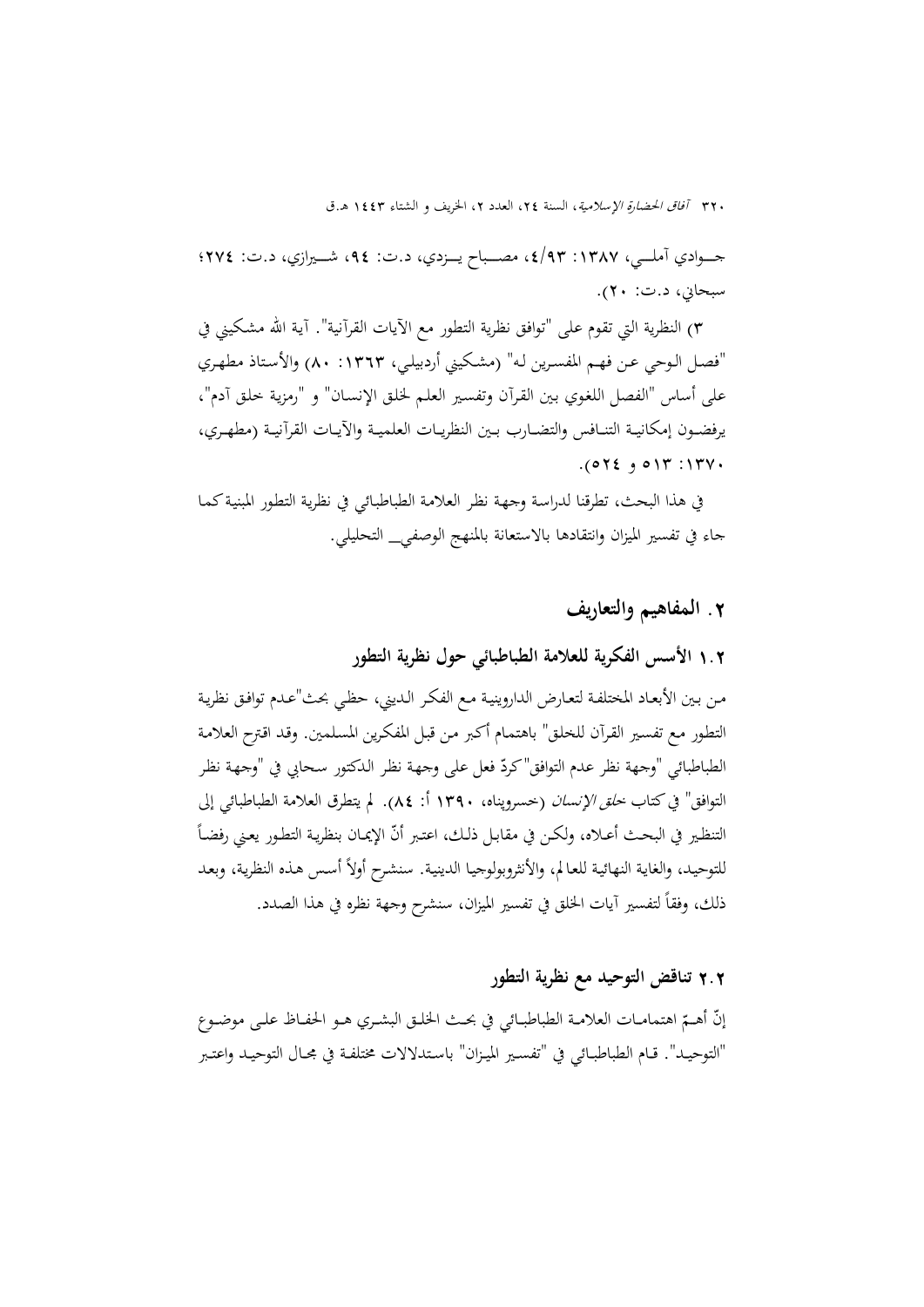طريقـة خلـق الإنســان وظهـور الكـون ونظـام الخلـق دلـيلاً علـى وحدانيـة الله وربوبيتـه وتـدبيره وكماله وألوهيتـه (الطباطبـائي، د.ت: 15/392). وقـد جـادل في رسـالة التوحيـد حـول "إثبـات التوحيــد" (الطباطبــائي، :1390 15 و 22). ومــن منظــور فلســفي صــوفي لمناقشــة التوحيــد المسـتوحى مـن الشـريعة والكتـب والأحاديـث المختلطـة بالإشـارات والنقـاط والآيـات والروايـات، فإنه يعتقد أنّ جميع مبادئ الإسلام ومبادئ العقيدة يشير إلى نفس المبدأ (نفس المصدر: ٤٢). وبحسب رأي العلامة، فإنّ قضية التوحيد ليست مجرد عبـارة "الله موجود"، بـل هـي نظرة فارقة للعـالم، نظـرة شـاملة للوجـود تغطـي الوجـود بأكملـه وتـؤثر علـى حيـاة الفـرد المـؤمن بالتوحيـد في البصــيرة والســلوك والعمــل (نفــس المصــدر: ٥٠). هــذا التوحيــد هــو "التوحيــد الــذاتي" أو الإطلاقــي في منزلــة "الأحديــة"، ممــا يشــير إلى الوحدانيــة المطلقــة للحقيقــة وهــذا خــاص بــدين الإسلام فقط. بمعنى أنّ جوهر الله منزه عن كل التسميات والصفات (نفس المصدر: ٧٦).

وبحســب رأي العلامــة، فــإن التوحيــد يعــني بســاطة الجــوهر ونفــي تنــاقض الصــفات مــع الجوهر، ومصداق الصفات هو ذات االله المقدسة وجميع الصفات هي نفسـها وهـي ذات االله تعالى (الطباطبائي، :1381 36). التوحيد في الخلق - التوحيد في الأفعال - والربوبية تعـني أنّ الله القدير ليس له شريك في الحلق وهـو فاعـل حقيقـي، وأي تـأثير يـأتي مـن فاعـل ومـؤثر يسـتند في النهايـة إلى االله ولـيس لأي فاعـل اسـتقلالية في التـأثير (نفـس المصـدر: 37). إنـه يثبــت التوحيــد في الخلــق علــى أســاس مبــادئ الحكمــة المتعاليــة وفيمــا يتعلــق بحقيقــة الوجــود (نفس المصدر: ٦٢). الذات الواجبة في هذا الرأي هي أصل خلق كلّ وجود وكمال وجودي (نفس المصدر: 76).

### 3**.**2 **استمرار الخلق**

وفقاً لرأي العلامة، فإنّ إحدى القضايا الفرعية للتوحيد هي "كيفية ارتباط الله بالعالم". وفقاً للفلاسفة، لا يمكن لأي كائن أن يكون فاعلاً وقابلاً في نفس الوقت ومن جهة واحدة، لذا فإنّ حاجتنـا القصـوى إلى الله هي الحاجـة إلى الوجـود. إنّ الحاجـة الوجوديـة إلى الله في الكـون ليست فقـط في لحظـة الخلـق، بـل هـي حاجــة مسـتمرة، وإلا سـتزول مـن العـالم. وفقـاً لهـذا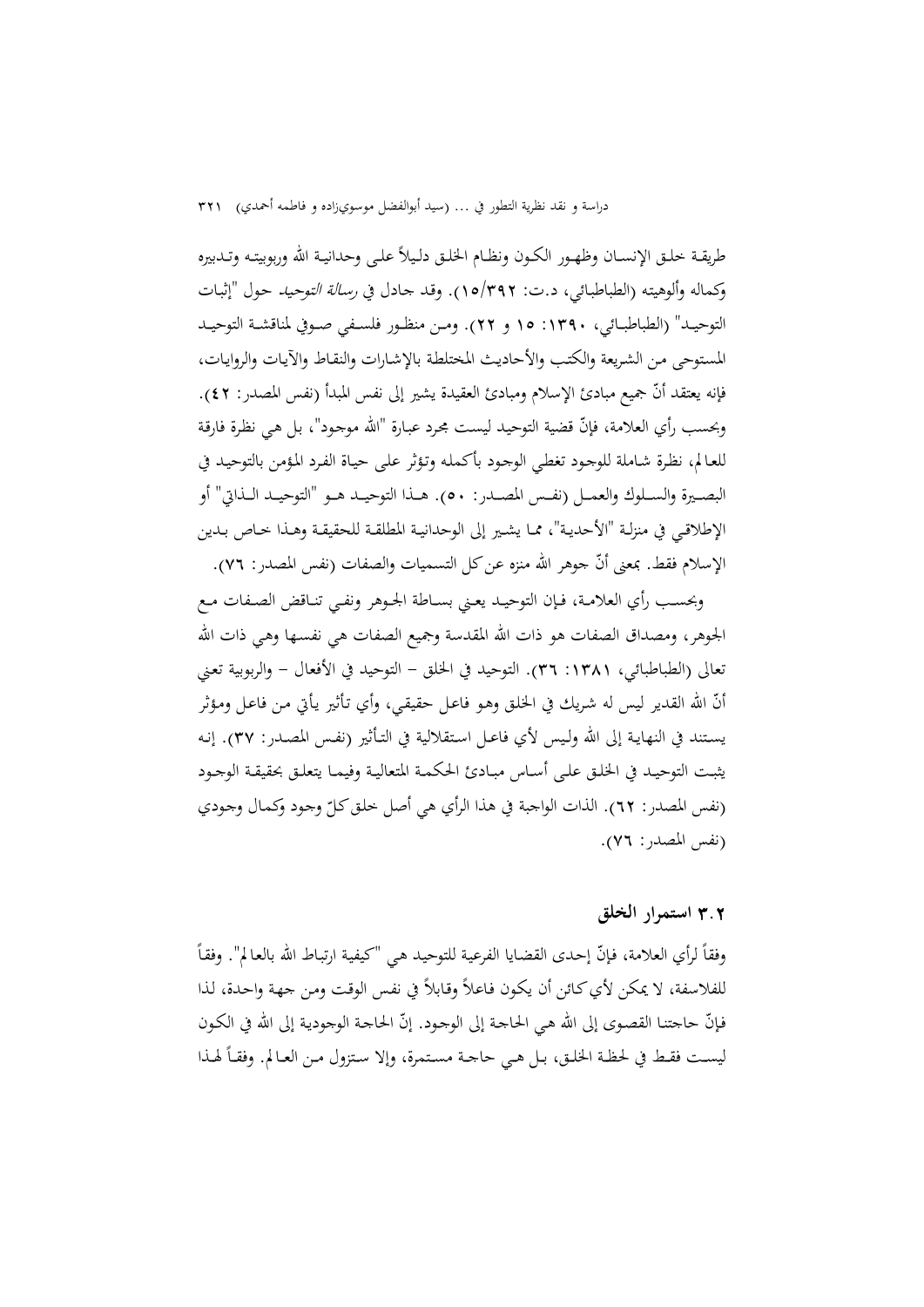الكـلام، فإنّ حاجـة كـائنات الكـون إلى الله ليس فقط مـن أجـل خلقهـا الأولي ، ولكـن أيضـاً من أحل بقائهـا. الخلق إذن لا ينتمي إلى زمن محدد، بل يتدفق في كـلّ لحظـات الوجود. هـذا هـو المعنى الحقيقـي للربوبيـة التكوينيـة و"الخلـق المستمر". هـذا لـيس مجـرد نقـاش نظـري، بـل إنّ الوجـود البشـري بكـل أجزائـه يعتمـد علـى عنايتـه وأصـغر مسـافة بـين الخـالق والمخلـوق لا يمكـن ّ تخيلهـا. إنّ جميع الكائنـات في هـذا الـرأي هـي آيـات إلهيـة ومظـاهر لنعمـة الله. والنتيجـة مـن وجهة هذه النظرية هي أنّ التوحيد يصل إلى ذروته (الطباطبائي، ١٣٩٠: ١٢٤ و ١٦٥).

### 4**.**2 **أسس الأنثروبولوجيا الدينية**

حلـل العلامـة بحـث هويـة الإنسـان والطبيعـة مـن وجهـة نظـر فلسـفية، لكـن تحليلاتـه الفلسـفية كانت في خدمة الأنثروبولوجيا الدينية. منهجـه في التحليـل مـنهج شـامل بـين العقـل والنقـل مـع التركيــز علــى النقــل - القــرآن والســنة. لا تتعامــل الأنثروبولوجيــا الفلســفية مــع قضــايا محــددة للوجـود البشـري، ولكنهـا تسـعى إلى اكتشـاف القواعـد العامـة لوجـوده (نفـس المصـدر: 163). أصـل الأنثروبولوجيـا الفلسـفية في الإسـلام هـو تعـاليم الإسـلام. الإنسـان هـو المخلـوق الوحيـد الذي يمكنه الوصول إلى أعلى مرتبة في الكـون. في الأنثروبولوجيـا الفلسـفية، انطلـق مـن التعـرف على النظام الطبيعي والخالد للإنسـان إلى أنطولوجيـا روحـه، والـتي تـرتبط بالعـالم الأعلـى - عـالم المثـال والعقـل – وقـد تطـرق إلى التعـرف علـى الماهيـة وعلاقتهـا بالجسـم المـادي. لـذلك، فـإنّ الأنثروبولوجيــا الفلســفية في الحكمــة الإســلامية خاصــة بعلــم الــنفس الفلســفي، حقيقــة ّلأن الأنثروبولوجيـا هـي الـنفس الملكوتيـة (الطباطبـائي، ١٣٨١: ٩) إنّ موضـوع ديـن الإسـلام هـو الإنسان وغايته، أي بلوغ الكمال الحقيقي، وهو القرب من الله، إلى درجة أنه يعتبره مستحقاً لخلافـة الله وسـجود الملائكـة لـه. إنّ المعرفـة الشـاملة للإنسـان في الإسـلام مرتبطـة بتوضيح مـن أيـن أتـى الإنسـان، وإلى أيـن يـذهب، وكيـف يسـير؛ أي أنحـا فسـرت مراحـل الوجـود الإنسـاني ومكانته الوجودية من خلال تحليل أبعاده. يعرف العلامة الإنسان في ثـلاث مراحـل قبـل العـالم وفي العـالم وبعـد العـالم، ووضـع النتـائج في مجـال فهـم وتفسـير الـدين وتحقيـق السـعادة والكمـال المنشودين للإنسان (الطباطبائي، د.ت: 16/545).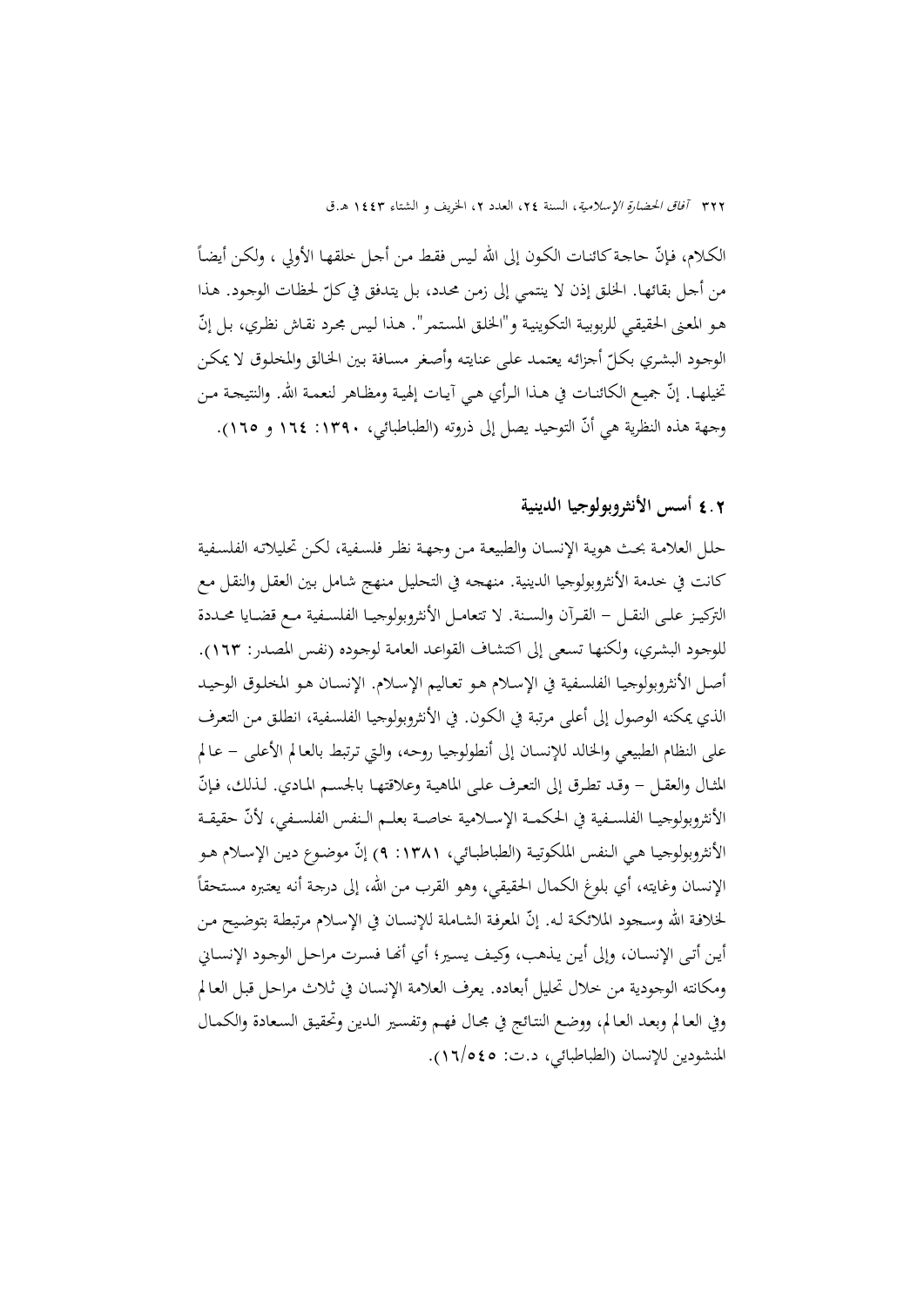يــرى العلامــة أنّ صــورة الإنســان في القــرآن تســتند إلى البنيــة الرباعيــة الأبعــاد لـــلإرادة والاختيار، والإيمان والطبيعـة التوحيديـة، والـوعي والفكـر البشـري وتصـرفاته وسـلوكياته الخارجيـة. ووفقـاً للقـرآن، فـإن أهــم مـا يميـز الإنســان هـو مكانتـه في الخلافـة الإلهيـة الـتي أوكلهـا إليـه الله (نفس المصدر: 8/454). لذلك، إذاكان عـبء الولايـة الإلهيـة علـى عـاتق الإنسـان، عليـه أن يعيد هذه الثقـة إليـه، فسـيكون خلقـة ورجعـة هادفـة. الخلـق هـو بدايـة هـذه الحركـة والعـودة، الـتي هـي ذروة هـذه العـودة هـي الحقيقـة البشـرية، ولهـاكلهـا اتجـاه إلهـي. لـذلك، إذاكـان الأمـر يبـدأ بـاالله وينتهـي إلى االله، فـإن هويـة الإنسـان وحقيقـة وجـوده هـي أيضـا ألوهيـة وروحيـة، وهــو في ً تدفق مستمر بين القوسين الهابط والصاعد (نفس المصدر: 399 و 16/400).

5**.**2 **الإنسانكائن ثنائي الأبعاد** 

بالنسـبة للعلامـة، الوجـود البشـري لا يقتصـر علـى الجسـد المـادي والـدنيوي، بـل لـه جانـب آخـر أيضاً. خلق الله الإنسان بطرق طبيعية وخارقة للطبيعة. بدأت طبيعة الإنسـان بالتراب والطين ثم أخـذت شـكل الحمـأ المسـنون والصلصـال، ولكـن أحفـاد الإنسـان جـاؤوا مـن مـاء يقـع بـين الصلب والترائب. جاء هذا الجيل أيضاً من نطفة تحولت إلى علقة وعلقة تحولت إلى مضغة ومضـغة تحولـت إلى عظـم وعظـم اكتسـى بـاللحم. لكـن في الـروح البشـرية، نتحـدث عـن خلـق آخـر تم تفسـيره علـى أنـه "كـن فيكـون". يقـول تعـالى عـن نفـخ الـروح في جسـد الإنسـان، وهـو ِ ســبب شــرفه الوجــودي، في (الحجــر29/): ــي﴾، وفي ُوح ِــن ر ِ م َ ُ خــت فيــه َف َ نـ ُ و ُه ــويت َ َّ ِذا س َــا ﴿ف (المؤمنون/١٤): ﴿ أَنشِاناهُ خَلْقاً آخَرَ﴾ ويهنئ الله تعالى نفسه بذلك: ﴿فَتَبارَكَ اللهُ اَحسَنُ ا الخالِقينَ﴾. روح فصل الفصول هي حقيقة الإنسـان. معرفة الروح هي حضـور يقود إلى معرفة االله (الطباطبائي: 17/269).

توجد مجموعتان من الآيات المتعلقة بالروح في القرآن الكريم:

١) أيـات تـدلّ علـى أنّ الـروح وجــدت أولاً ثم انتمـت إلى الجسـد، مثـل الآيــات الـتي نتحدث عن أصل آدم أبي البشر ومنها (الحجر /٢٨) و(ص/٧٢): ﴿إِذْ قَالَ رَبُّكَ لِلْمَلائِكَةِ بر<br>با َ و<br>ت اِنِّی خالِقٌ بَشَراً مِن طینٍ فَاِذا سَوَّیتُهَ وَ نَفَختُ فیهِ مِن رُوحِی فَقَعُوا لَهُ مِن ساجِدینَ﴾. بة<br>ق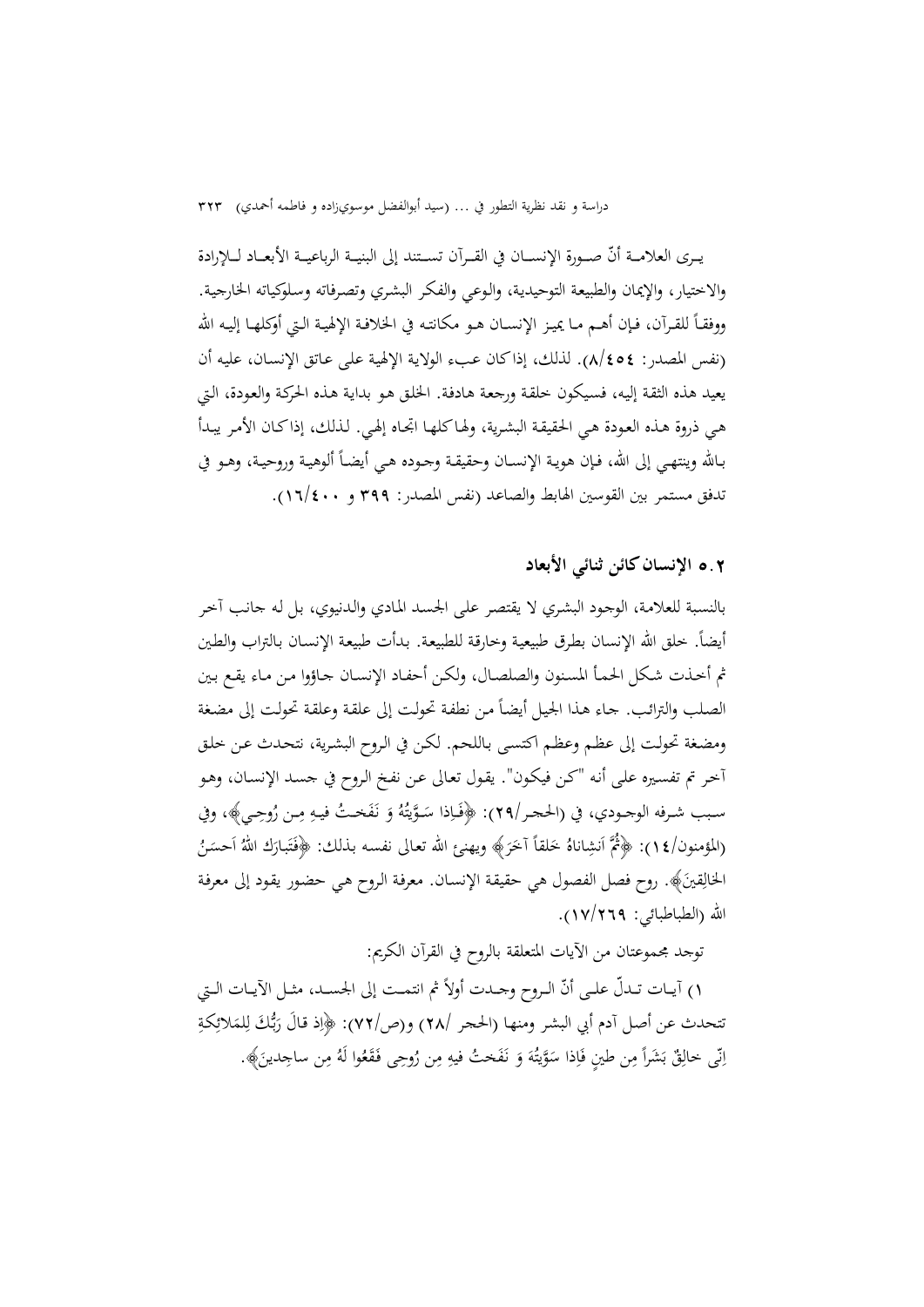٢) آيــات تــدل علـى أنّ الـروح تنشـأ مـن الطبيعـة والجسـد، أي أنّ المـادة تمـر في مراحـل وأطوار وتصل إلى مرحلـة الـروح. في الآيـة الـتي تشـير إلى خلـق الإنسـان مـن الـتراب وخلـق نسـله من الماء، يقول تعالى أنه خلـق الإنسـان مـن نطفـة تحولـت إلى علقـة ثم إلى مضـغة ثم إلى عظـم، والخلــق لــيس مــن ســنخ التحــولات الماديــة. المهــم هــو مــرور الإنســان بالمراحــل لكــي يتجــاوز العقبات ويصبح معلم الملائكة (الطباطبائي: 17/270).

ويـرى العلامـة أنـه في تسـوية الإنسـان، يجـب أن يكـونكـل عضـو مـن الأعضـاء في المكـان الذي ينبغي أن يكون فيه؛ وليس من المستبعد أن تدلّ عبارة ﴿إِنِي خالِقٌ﴾ وعبارة ﴿فَاِذا سَوَّيتُهُ﴾ قد استُخدمت في التعبير عن خلق أول جسد بشري تدريجياً وبمرور الزمن، فقد كـان الخلـق في البدايـة والـذي هـو جمـع الأجـزاء ثم التسـوية، أي ترتيب الأجـزاء، ووضـع كـلّ جـزء في<br>. المكــان المناسـب، ثم نفـخ الـروح. وقولـه في مكــان أخـر ﴿خَلَقَـهُ مِـن تِـرابٍ ثُمَّ قَـالَ لَـهُ كُـن<br>. فِيَكُون﴾، لا يتعارض مـع هـذا التعبـير ؛ لأن عبـارة ﴿ثُمَّ قـال لَهُ …﴾ تشـير إلى خلـق الـروح، ي ِ أي الـنفس البشـرية لا الجسـد. وفي مكـان آخـر، يقـول تعـالى بعـد التعبـير عـن الخلـق التـدريجي، مفسراً خلق الروح على النحو التالي: ﴿ثُمَّ اَنشِاناهُ خَلقاً آخَرَ﴾.

والمقصود بجملة (وَنَفَختُ فيهِ مِن رُوحِي)، إيجاد الروح في الإنسان والارتباط بين الجسد<br>. َ <u>ة</u> والـروح،كمــا يقــول في آيــة أخــرى ﴿ثُمَّ جَعَلنـاهُ نُطفَـةً فِى قَـرارٍ مَكـينِ ثُمَّ خَلَقْنَـا النُّطفَـةَ عَلَقَـةً<br>. َ َ .<br>ا .<br>أ فَخَلَقْنَا العَلَقَةَ مُضِغَةً فَخَلَقْنَا المِضِغَةَ عِظاماً فَكَسَونَا العِظامَ لَحماً ثُمَّ اَنشَاناهُ خَلقاً آخَرَ﴾، و<br>تستدث حكيمة من الفاظ السوائي و عُلمت محمّد من الله عليه الصحيح الصحيح العاملية المقدمة الصحيح الم َ َ َ َ اية ﴿قُل يَتَوَفّيكُم مَلِكُ الموتِ الَّذِى وَ كُلّ بِكُم﴾ وهي تدلّ على ذلك. لأنّ النفس البشرية  $\overline{\phantom{a}}$ ِ $\overline{\phantom{a}}$ َ ڹ<br>ؘ في الآيـة الأولى هـي نفـس الجسـد الـذي اتخذتـه خلقـة أخـرى، دون أن يضـاف إليهـا أي شـيء. وفي الآيـة الثانيــة تؤخــذ الــروح مــن الجســد عنــد المــوت والجســد يبقــىكمــا هــو ولا يــنقص فيــه شـيء. فـالروح إذن شـيء وجـودي لـه نـوع مـن الاتحـاد مـع الجسـد، أي أنـه ينتمـي إلى الجسـد، وفي نفـس الوقـت يكـون لـه نـوع مـن الاسـتقلالية عـن الجسـد، بحيـثكلمـا انقطـع انتمـاؤه عـن الجسد انفصل عنه (الطباطبائي: 15/20).

ومـن النقــاط اللافتــة للنظـر أنّ الله قــد نسـب الــروح البشــرية إلى نفســه في عــدة حــالات. (الحجر29/)، (السجدة 9/)، و(ص 72/) تـدل علـى ذلـك. تشـير الآيـات المـذكورة إلى مكانـة النفس البشرية بين الكائنات الأخرى، وهذا يزيد من مسؤولية الإنسان (نفس المصدر: 350).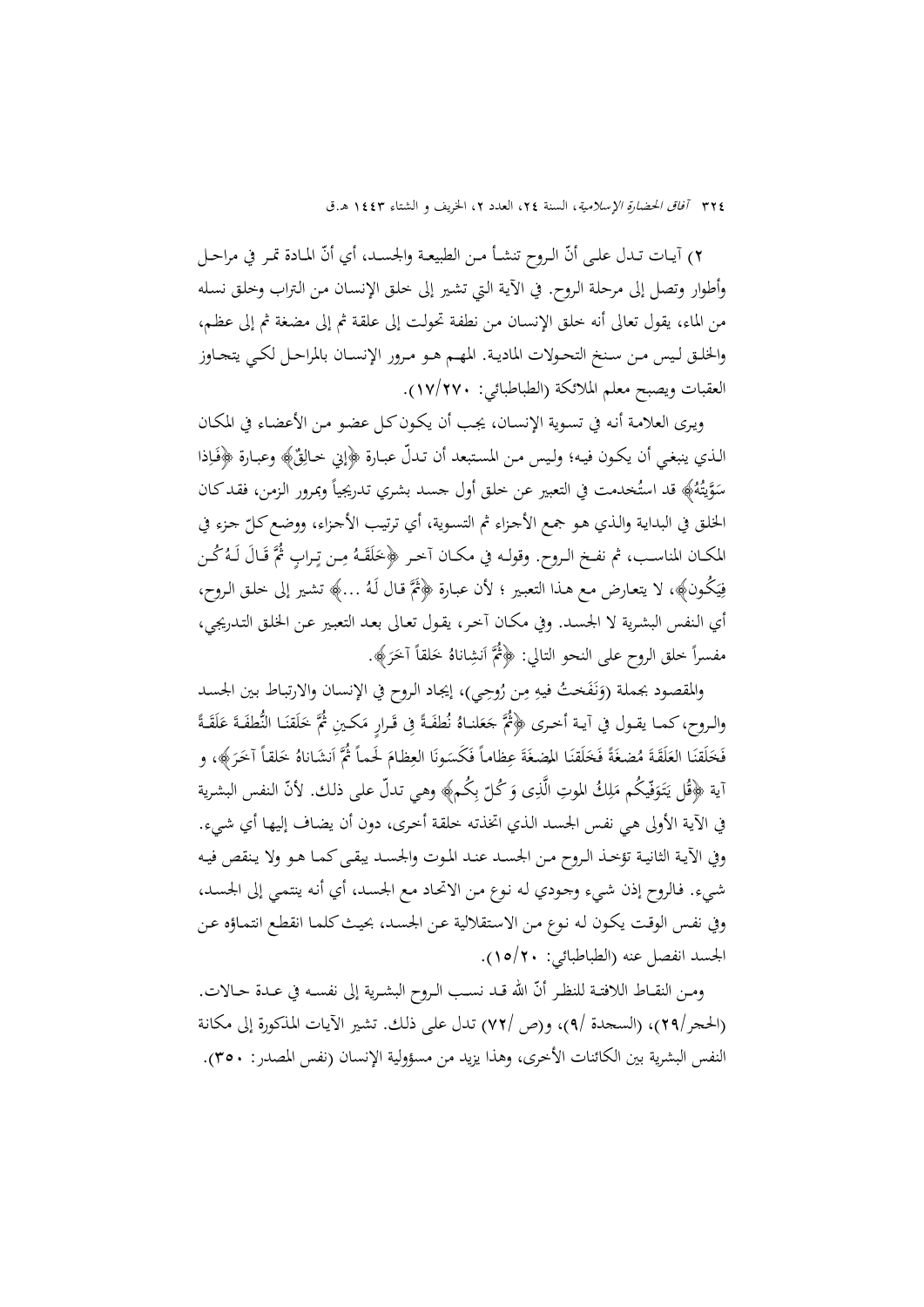6**.**2 **مراحل الوجود الإنساني** 

يرسم العلامة مراحل ومستويات وجود الكائنات في مرحلتين من قوس الهبوط وقـوس الصـعود. في تعبيره عن قوسي الصعود والنزول، يقول إنّ الصعود إلى أعلى مستوى مستحيل دون المرور بجميـع الـدرجات بـين نقطـة بدايـة الحركـة ونقطـة المرجـع النهائيـة. الهبـوط إلى الـدنيا هـو نفسـه النزول من مستوى الكمـال إلى النقص والسـقوط مـن الفطرة الأولى. إنّ صـدور خلـق الخـالق تعــالى يكــون بِحـذا الشـكل، والمســار الآخـر، أي الحركــة نحـو الجنــة ومــا يعلوهــا، أي جــوار الله تعـالى، والعـودة إلى الفطـرة، وتوجـه الـنفس إلى الكمـال؛ وعـودة الخلائـق إلى خالقهـا وأصـلها لا يكـون إلا بحـذه الطريقـة ولـيس العكـس. تـدل هـذه المراحـل علـى قـدرة الإنســان علـى السـير الوجودي (الطباطبائي، :1390 163).

تنتمـي الـروح البشـرية إلى عـالم المـادة، ولـيس عـالم الخلـق. الـروح هـي سـبب الحيـاة الدنيويـة للإنســان، وهــي متحــدة مــع الجســد في مرتبــة الخلــق وتتعامــل مــع تــدبير إدارة شــؤون الجســم البشـري والقـوى الماديـة. النقطـة المهمـة هـي تجـرد العـالم الأعلـى وأصـل الوجـود البشـري والعـالم المـادي. تنتمـي الـروح إلى عـالم المـادة في مرتبـة وجـود اجملـردات، لـذا فهـي حقيقـة مجـردة. حقيقـة الوجـود البشـري هـي نفـس الوجـود المحرد وتتعلـق بأصـل أسمـى. الجسـد هـو تـابع لهـذا الوجـود الأسمى وهما يشكلان معاً الهوية الجماعية للبشر (الطباطبائي، ١٣٨١: ١٩ و ٢٠).

المرحلـة التاليـة مـن سـير الوجـود البشـري هـي دخـول عـالم المـادة والطبيعـة. تتفاعـل الـروح والجســد في هــذه المرتبــة. إذا لم يكــن هنــاك عــائق، فسيواصــل الإنســان طريقــه إلى أعلــى مستوى. أدنى مستوى للوجود الإنساني هو الحياة الدنيا، حيث يتحرر منها بالإيمـان والعمـل الصالح ويرتقي إلى أعلى مستوى مرة أخرى. إنّ الروح خالدة ولا تفترق الدنيا عن الآخرة. تدخل الروح أولاً عـالم البرزخ وتحدث المرحلة الأخيرة من حيـاة الإنسـان في القيامـة. لـذلك، الإنســان مخلــوق وجــودي، ينتمــي إلى الأصــل ويتعلــق بــه، دخــل الــدنيا عــبر مســار تطــوري وستكون لـه الحيـاة الأبديـة بعـد الـدنيا. هويـة الإنسـان الثابتـة وحقيقـة وجـوده ليسـت منفصـلة عـــن أفكـــاره وأفعالـــه، ومصـــيره في المســـتقبل يعتمـــد علـــى طريقـــة حياتـــه في الحيـــاة الـــدنيا (الطباطبائي، د.ت: 13/196).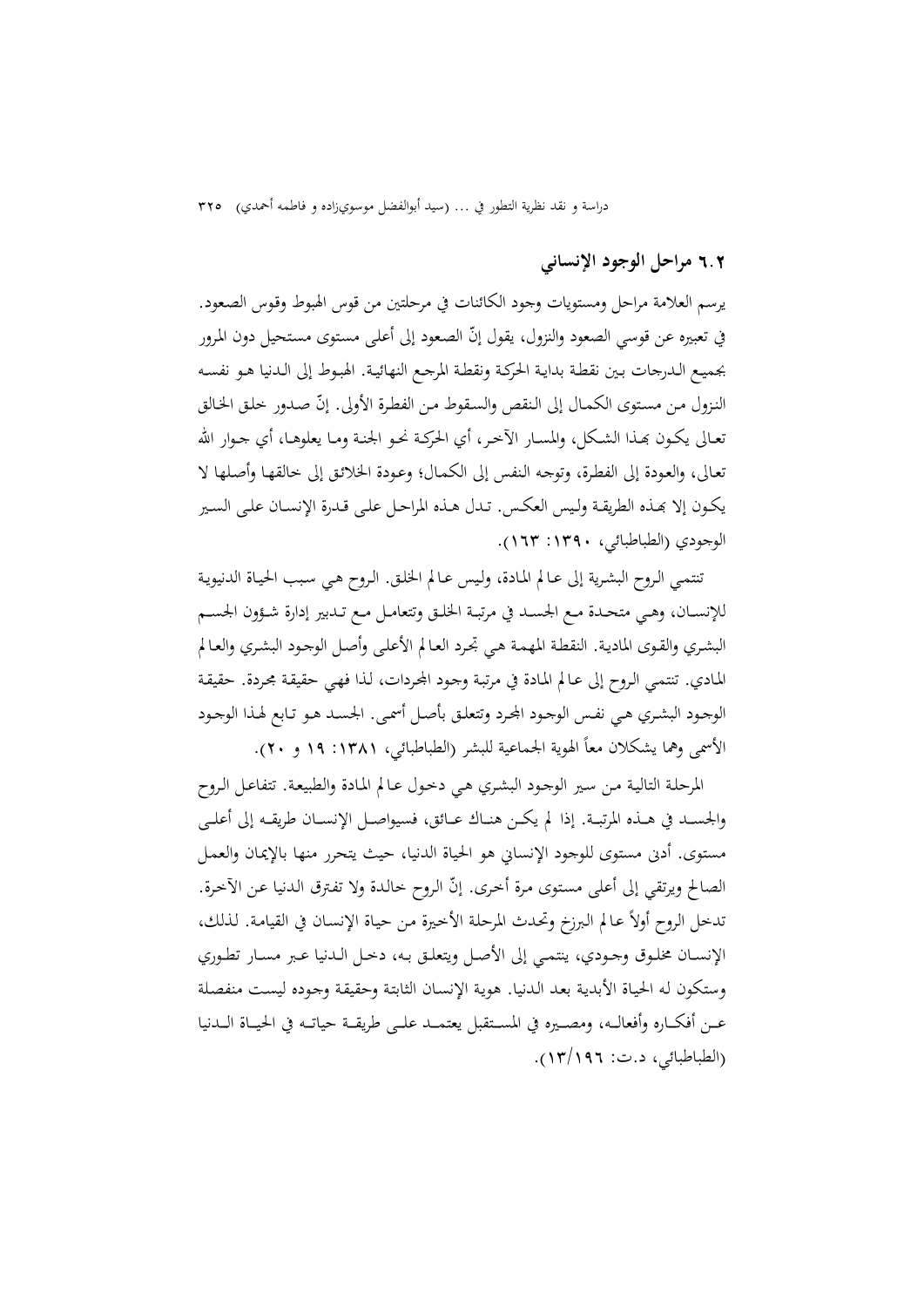326 آفاق الحضارة الإسلامية، السنة ،24 العدد ،2 الخريف و الشتاء 1443 هـ.ق

#### 7**.**2 **آيات الخلق**

فيمايلي الآيات القرآنية التي تدل على خلق الإنسان: 1) "تشابه خلق المسيح (ع) مع خلق آدم من تراب" في سورة (آل عمران/٥٩). "قدرة الله على خلق الإنسان من تراب" في سورة (الرعد/٥). "خلق الإنسان من تراب" في سورة (الروم/٢٠). "خلـــق الإنســـان مـــن الأرض"، في ســـورة (هـــود/٦١)، (طــه/٥٥)، (الــنجم/٣٢) و(نوح17/). 2) "خلــق الإنســان مــن الطــين" في ســورة (الأنعــام2/)، (الإســراء61/)، (الأعــراف10/ و 11)، (المؤمنون12/)، (السجدة7/)، (ص71/ و 77)؛ "خلق الإنسان من طين لازب" في سورة (الصافات11/). "خلق الإنسان من صلصال" في سورة (الرحمن14/). "خلق الإنسان من حماء مسنون" في سورة (الحجر 28/ و 26 و 33). 3) "خلق الإنسان من الماء" في سورة (الفرقان53/)، (الأنبياء30/)، (النور45/). "خلــق الانســـان مـــن النطفــة" في ســـورة (النحـــل/٤). (المؤمنـــون/١٣)، (يــس/٧٧)؛ (النجم/٤٦)، (عبس/١٩)، (الواقعة/٥٩ و ٥٩) و(المعراج/٣٩). "خلق الإنسان من ماء مهين" في سورة (السجدة8/) و(المرسلات20/). "خلق الإنسان من ماء دافق" في سورة (الطارق6/ و 7). ٤) "خلق آدم من التراب وخلق الإنسان من النطفة" في سورة (الكهف/٣٧). "خلق الإنسان من التراب والنطفة" في سورة (فاطر11/). "خلق الإنسان من التراب، ثم من النطفـة، ثم مـن العلقـة، ثم مـن المضـغة والعظـام" في سـورة (الحج/ه). (المؤمنون/1٤). (نوح/1٤) و(الإنسان/٢)؛ "خلـق الإنســان مـن الـتراب ثم النطفـة ثم العلقـة" في سـورة (غـافر/٦٧) و(القيامـة/٣٧،  $(19.7)$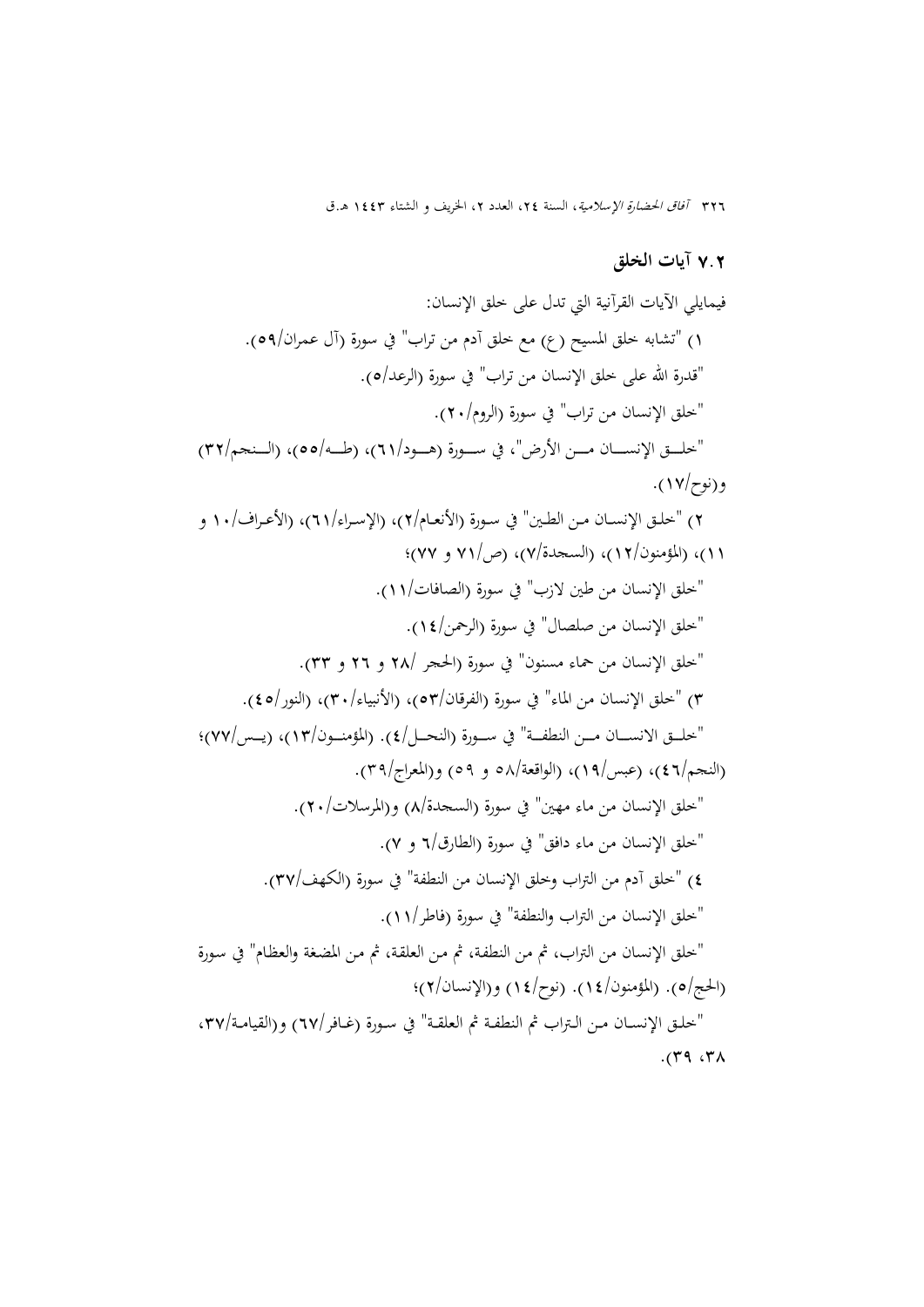"خلق الإنسان من علقة" في سورة (العلق2/). 5) "خلــــق االله الإنســــان مــــن نفــــس واحــــدة" في ســــورة (النســــاء1/)، (الأنعــــام98/)، (الأعراف189/)، (الزمر6/)، (الحجرات13/)، (النجم45/)، (النبأ8/) و(الليل3/)؛ و"عودة الجنس البشري إلى آدم" في سورة (الأعراف172/). يمكن تصنيف هذه الآيات حسب المحتوى على النحو التالي:

8**.**2 **خلق الإنسان من التراب أو الطين** 

الآيــات الــتي تــدل علــى خلــق الإنســان مــن (تــراب) أو (طــين) ونحوهمــا، تنقســم إلى قســمين. المحموعـة الأولى مـن الآيـات مخصصـة لآدم ؛ والمحموعـة الثانيـة مـن الآيـات، والـتي يبـدو أنَّفـا لا نشير إلى آدم (ع) فقط، بل تشير أيضاً إلى البشر الآخرين. يتم وصف أصل خلق الإنسان في هـــذه الآيـــات، (الأرض)، (الـــتراب)، (الطـــين)، (الحمـــأ المســـنون)، (الطـــين الـــلازب) و (الصلصــال). لا يوجــد تعــارض في هــذه الآيــات. تشــير الأرض والــتراب إلى الــتراب المطلــق، ولكـن عنـد مزجـه بالمـاء يسـمى الطـين (نفـس المصـدر: ١٢/٢٢٢). وبمـا أنّ الطـين المصـقول لاصـق فهـو يسـمى طـين لازب (نفـس المصـدر: 17/188). عنـدما يجـب هـذا الطـين الـلازب تسمى الصلصال (نفس المصدر: 12/222).

لذلك يتبين لنا من مجموع هذه الآيات أنّ الإنسان خلق من حمأ مسنون. وفقاً للآيات الأخرى التي تبين أنّ أصل كل البشر هو سيدنا آدم، يمكن القول أنه منذ أن خلق آدم من الطين، خلق البشر الآخرون أيضاً من الطين، لذا فإن الخلق من التراب والطين وما شابه ذلك ي ُنسب مباشرة إلى آدم، وبشكل غير مباشر إلى البشر الآخرين.

### 9**.**2 **خلق الإنسان من الماء**

هنـاك ثلاثـة احتمـالات فيمـا يتعلـق بالآيـات الـتي تتنـاول أصـل خلـق الإنسـان مـن "المـاء". وقـد يشار إلى نفس الآيات من الفئة السابقة، بمعنى أنّ الطين يتم الحصول عليه من مزيج من الماء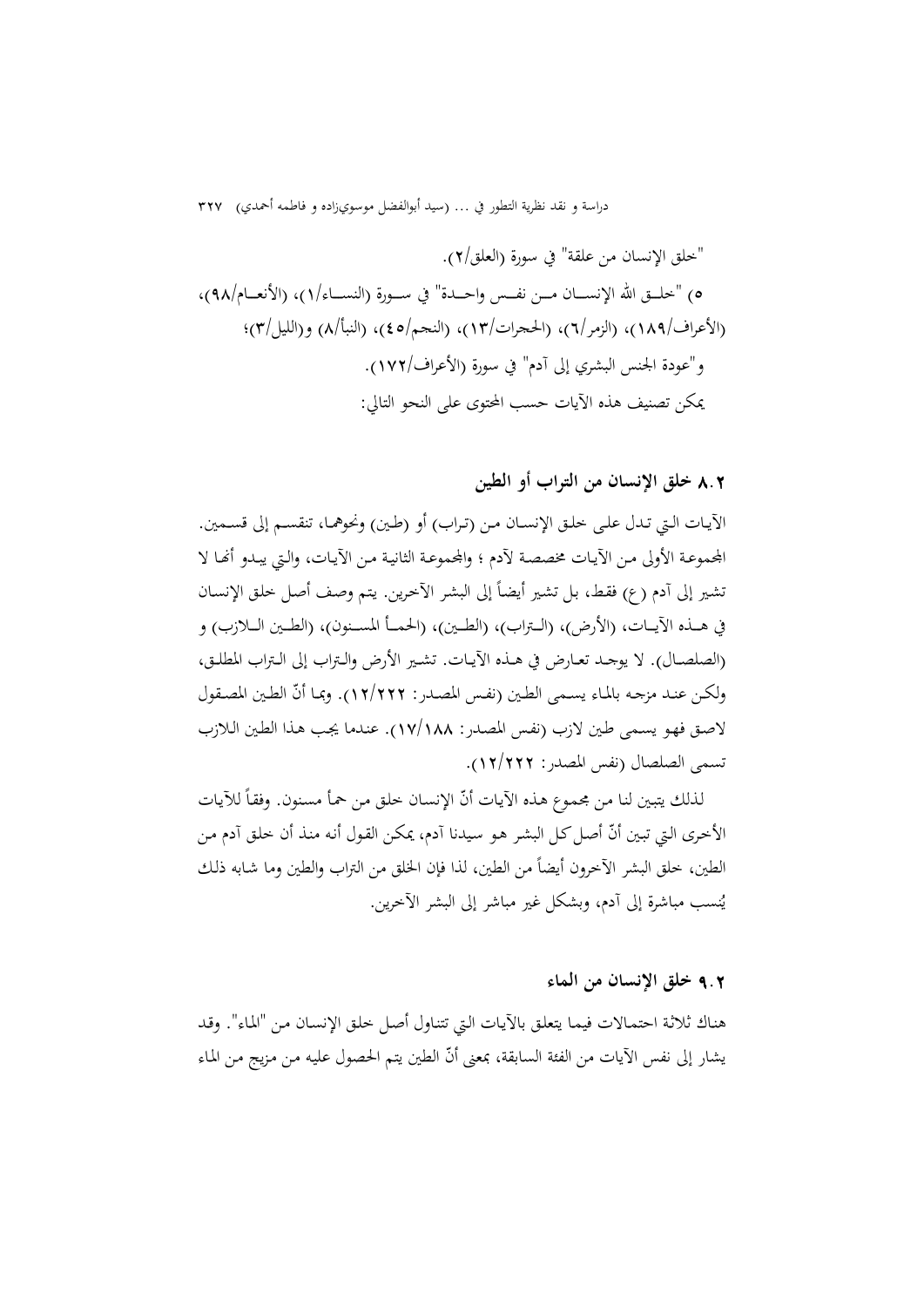والـتراب، وبالتـالي فـإن الإشـارة إلى المـاء والتـاب والطـين هـي في الواقـع شـيء واحـد. الاحتمـال الثـاني هـو الرجـوع إلى الآيـة الـتي تقـول أنّ الله خلـق كـل الكـائنـات الحيـة مـن المـاء. الاحتمـال الآخر هو أنّ الغرض من خلق الإنسـان من الماء هو أنّ أصـل الإنسـان من "النطفة". هـذا الاحتمـال أقـوى مـن الاحتمـالين السـابقين، لأنـه في بعـض الآيـات، بـدلاً مـن كلمـة نطفـة، تم ذكر "ماء مهين" و "ماء دافق".

### 10**.**2 **خلق الإنسان من نطفة**

الآيات التي تصف أصل الإنسـان على أنه النطفة تقسم أيضاً إلى مجموعتين. المحموعة الأولى هي تلك التي تشير فقط إلى هذه المرحلة (تكوين النطفة). واجملموعة الأخرى هـي الآيـات الـتي تذكر أصـل التربـة قبـل النطفـة. في هـذه الآيـات يظهـر احتمـالان: أحـدهما أنّ كـل إنسـان قـد خلــق أولاً مــن الــتراب ثم تحــول الــتراب إلى طعــام، ثم إلى نطفــة، ثم إلى المراحــل الأخــرى مــن التكوين. والاحتمـال الأخـر هـو أنّ هـذه الآيـات تشـير أولاً إلى خلـق آدم مـن الـتراب ثم إلى خروج البشر من النطفة.

11**.**2 **جميع البشر من نسل آدم، وآدم وحواء هما والدا الجنس البشري**  تشــير هــذه الآيــات إلى جميــع البشــر علــى أصَــم مــن نســل "آدم" وتشــير إلى "آدم وحــواء" بوصـفهما أبـوين للجـنس البشـري. علـى الـرغم مـن تنـوع آيـات خلـق الإنسـان، فـلا تعـارض أو اختلاف بينهـا. هنـاك مجموعـة مـن الآيـات (المجموعـة الأولى) تشـير إلى خلـق آدم، ومجموعـة أخرى (المجموعتـان الثانيـة والثالثـة) تشـير إلى خلـق البشـر الآخرين مـن خـلال التكـاثر، وهنـاك آيات أخرى (المجموعة الرابعة) تتناول العلاقة بين البشر وآدم.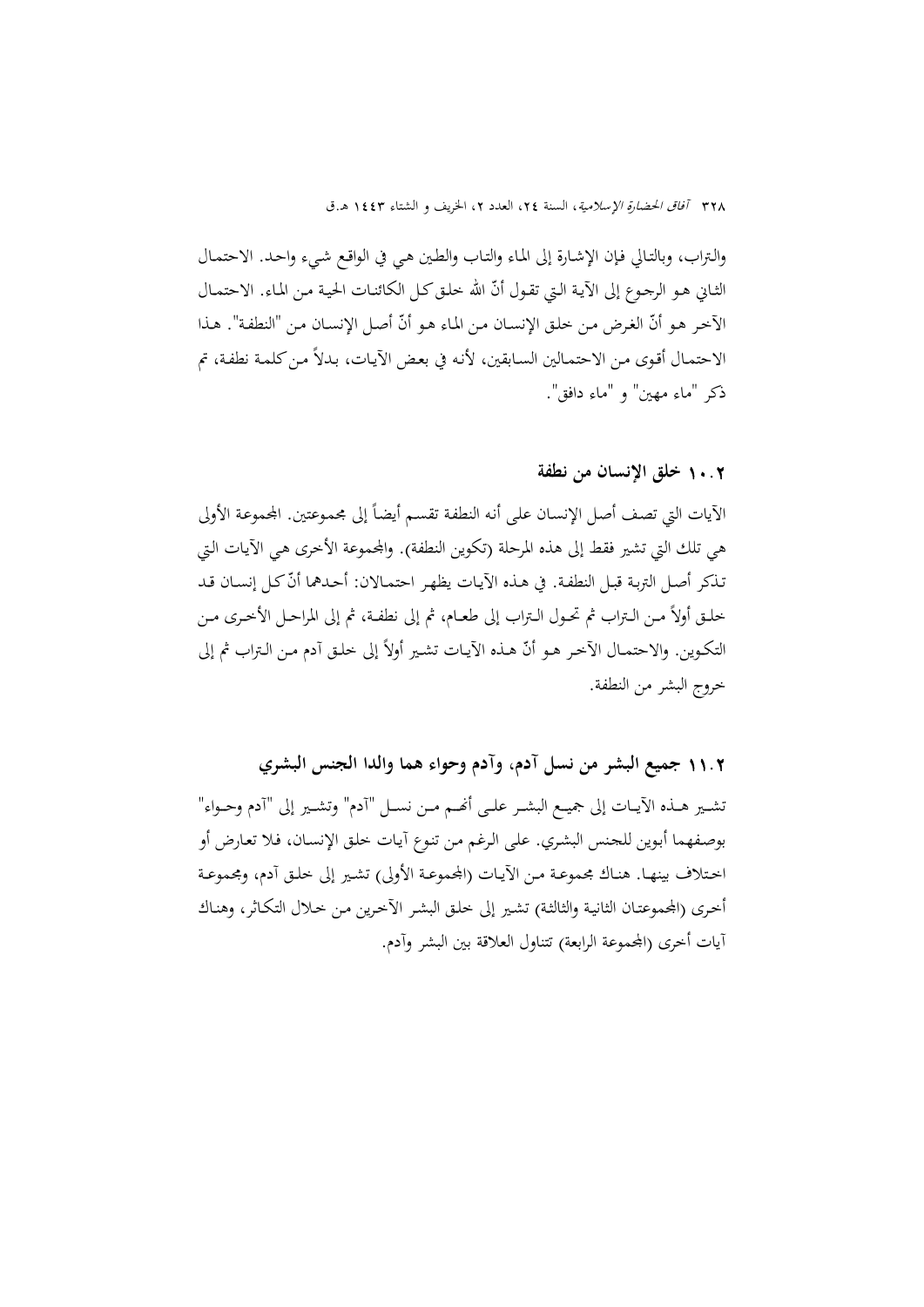| كيفية خلق الإنسان في الآيات الإلهية من وجهة نظر العلامة الطباطبائي |                             |                      |   |
|--------------------------------------------------------------------|-----------------------------|----------------------|---|
| أصل الخلق: الأرض، التراب، الطين، الحمأ                             | أدم (مباشرة)، البشر الأخرون |                      |   |
| المسنون، الطين اللازب، الصلصال.                                    | (بشكل غير مباشر)            | "الخلق من التراب"    |   |
| ١) الطين = التربة + الماء ؛ ٢) الماء: ماء،                         | البشر الأخرون               | "الخلق من الماء"     | ۲ |
| نطفة، ماءِ مهين، ماءِ دافق                                         |                             |                      |   |
| ١) النطفة: البشر الآخرون. ٢) تشكل                                  |                             |                      |   |
| النطفة من التربة وتحولها إلى علقة ومضغة.                           | أدم والبشر الأخرون          | "الخلق من النطفة"    | ٣ |
| ٣) خلق آدم من التراب وسائر البشر من                                |                             |                      |   |
| النطفة                                                             |                             |                      |   |
| أدم وحواء                                                          | العلاقة بين أدم والبشر      | "أدم وحواء هما والدا | ٤ |
|                                                                    |                             | البشر"               |   |

ويمكن التعبير عن التصنيف أعلاه في الجدول التالي:

# **.**3 **القسم التحليلي (تحليل العلاقة بين نظرية التطور والآيات القرآنية)**

## 1**.**3 **الرفض القاطع لنظرية التطور**

بحسـب الجـدول أعـلاه، قـد يكـون خلـق الإنسـان مـن (تـراب، مـاء، نطفـة ونفـس واحـدة)، و (تراب، طين، أرض، حمأ مسنون، طين لازب، صلصـال)، متعارضاً مع نظرية التطور. لكن عودة جميع البشر إلى آدم وحواء وتكاثرهم مـن خـلال الإنجـاب يتوافـق مـع قبـول نظريـة التطـور. وظهور الفئة الأولى من الآيات هو أنّ الله خلق الإنسـان الأول مـن الطين ثم نفـخ الـروح فيه. بطبيعـة الحـال، فـإن مسـألة خلـق الإنسـان مـن الـتراب أو الطـين ومـا شـابه ذلـك لا تتعـارض في حـد ذاēـا مـع نظريـة التطـور، بـل مـن الممكـن الجمـع بـين الاثنـين بطريقـة مـا ؛ لأن مصـدركـل الكائنات الحية هو الماء والتراب (نفس المصدر: 4/227).

لكـن في آيتين مـن القرآن، يتم وصف خلق الإنسـان الأول بطريقة يبـدو أنّحا تتعارض مـع نظريــة التطــور. نزلــت الآيــة الأولى مــن ســورة آل عـمــران (٣): ٥٩ ردأ علــى يهــود نجــران في حـديث مـع الرسـول الكـريم عـن كيفيـة خلـق عيسـى (ع). قـال اليهـود إنـه مـن المستحيل أن لا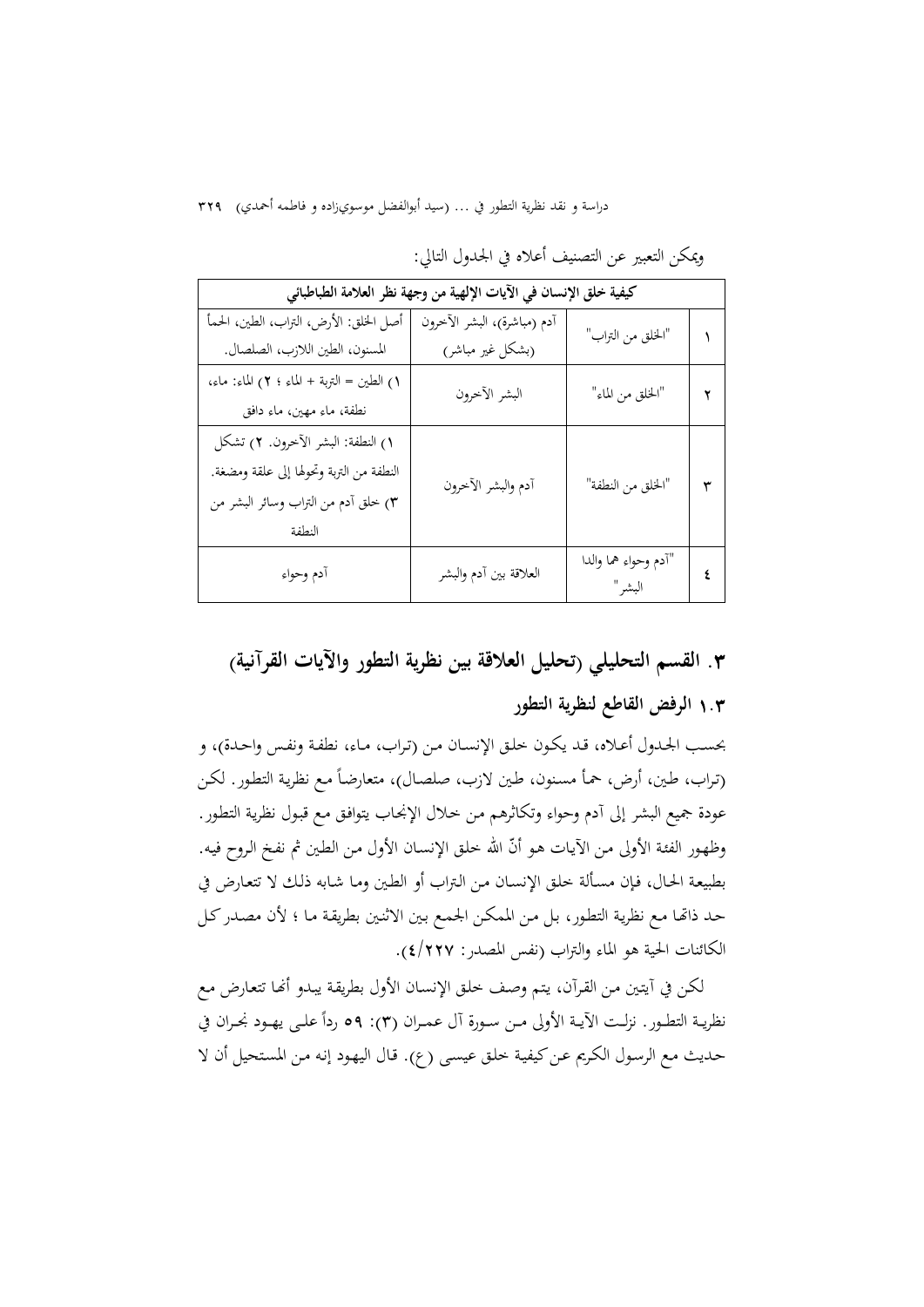يكون للإنسان أب، لذلك اعتقدوا أنّ عيسى (ع) ولد بشكل غير شرعي. وعلى هـذا يقـول َّ َ قـال ُ ٍ ـراب االله تعـالى في هـذه الآيـة الكريمـة: ُثم ِـن ت ُ م َـه َق ل َ خ َم َ ِ ـل ءآد َااللهكم ِنـد َ عيسـی ع َـل ِ َّن م ﴿ا َ ث  $\overline{ }$ ث ً<br>م لَّهُ كن فَيَكونُ﴾. بالنظر إلى شأن نزوِل هـذه الآية الكريمة، فإن مقارنة عيسـى (ع) بآدم تعود إلى أنه لم يكن لأي منهما أب. ولهذا يقال إنّ نزول هـذه الآية يتعارض مـع نظرية التطور. لأنه وفقاً لنظرية التطور، ظهر الإنسان الأول أيضاً من حلال الولادة (نفس المصدر: ٣٣٣ و ٣٣٣). الحالـة الأخرى هـي الآيتـان السـابعة والثامنـة مـن سـورة السـجدة: ﴿وَ بَـدأَ خَلْـقَ<br>. الِإنسانَ مِن طينٍ\*ثُمَّ جَعَلَ نَسلَهُ مِن سُلالَةٍ مِن ماءٍ مَهينٍ﴾. على الرغم من أنّ أصل الإنسان يُذكر في آيات أخرى على أنه التراب ثم النطفة، إلا أنّ ميزة هذه الآية هي أنّ خلق الإنسان<br>. الأول منفصـل عـن خلـق البشـر الآخرين، وهـي تـنصّ علـى أنّ الله خلـق الإنسـان الأول مـن الطـين وذريتـه مـن النطفـة. لـذلك، فـإن الخلـق مـن النطفـة لا يشـمل آدم، وهـو مـا يتعـارض مـع نظرية التطور (نفس المصدر: 15/23 وكذلك 16/374).

يقتبس العلامة الطباطبائي ثلاث وجهات نظر في تفسيره للآيات القرآنيـة حـول آدم الـذي ينتهـي إليـه البشـر الحـاليون: 1) آدم 2) عـدد قليـل مـن النـاس 3) إنسـان محـدد. بقبولـه وجهـة النظر الثالثة، يستشـهد بثلاثـة آراء حولهـا: 1) إنسـان تطـور، حسـب رأي الـداروينيين، مـن نـوع آخـر مثـل القـرد، 2) إنسـان ظهـر إلى الوجـود مـن إنسـان لم يبلـغ الكمـال الفكـري. 3) ينقطـع التوالد والتناسل بالوصول إلى أدم وزوجته حواء، وهـذان الشخصـان څلقـا مـن الأرض دون أن يكون لهما أبوان. ويقبـل العلامـة الـرأي الثالـث ويـرفض الـرأي الأول مـن خـلال اسـتدلاله بالآيـة الكريمة ﴿اِنَّ مَثَلَ عيسى عِندَاللهِ كَمَثَلِ آدَم…﴾ معتبراً أنّ نظرية التطور ليس لها قيمة علمية ث  $\ddot{\phantom{0}}$ ث ً<br>م (نفس المصدر: 16/255-256).

ومن أجل حل الصراع بين العلـم والدين في مسـألة الخلـق البشري، يعتبر العلامـة أنّ نظرية التطور فرضية غير مثبتة والحجج المذكورة قد فشلت في إثباēـا. ويجـادل بـأن مجـرد ظهـور الأنـواع المثاليـة مـن حيـث المعـدات، بعـد الأنـواع غـير الكاملـة، وعلـى مـدى فـترة طويلـة مـن الـزمن، لا يعني أنّ تطور المادة كان تدريجياً في قبول الصور المختلفة للحيوان، وأنه بعد قبول الصورة غير الكاملـة مـن الأنـواع الحيوانيـة أصـبح مسـتعداً لقبـول حيـاة بشـرية تمامـاً وبعـد قبـول شـكل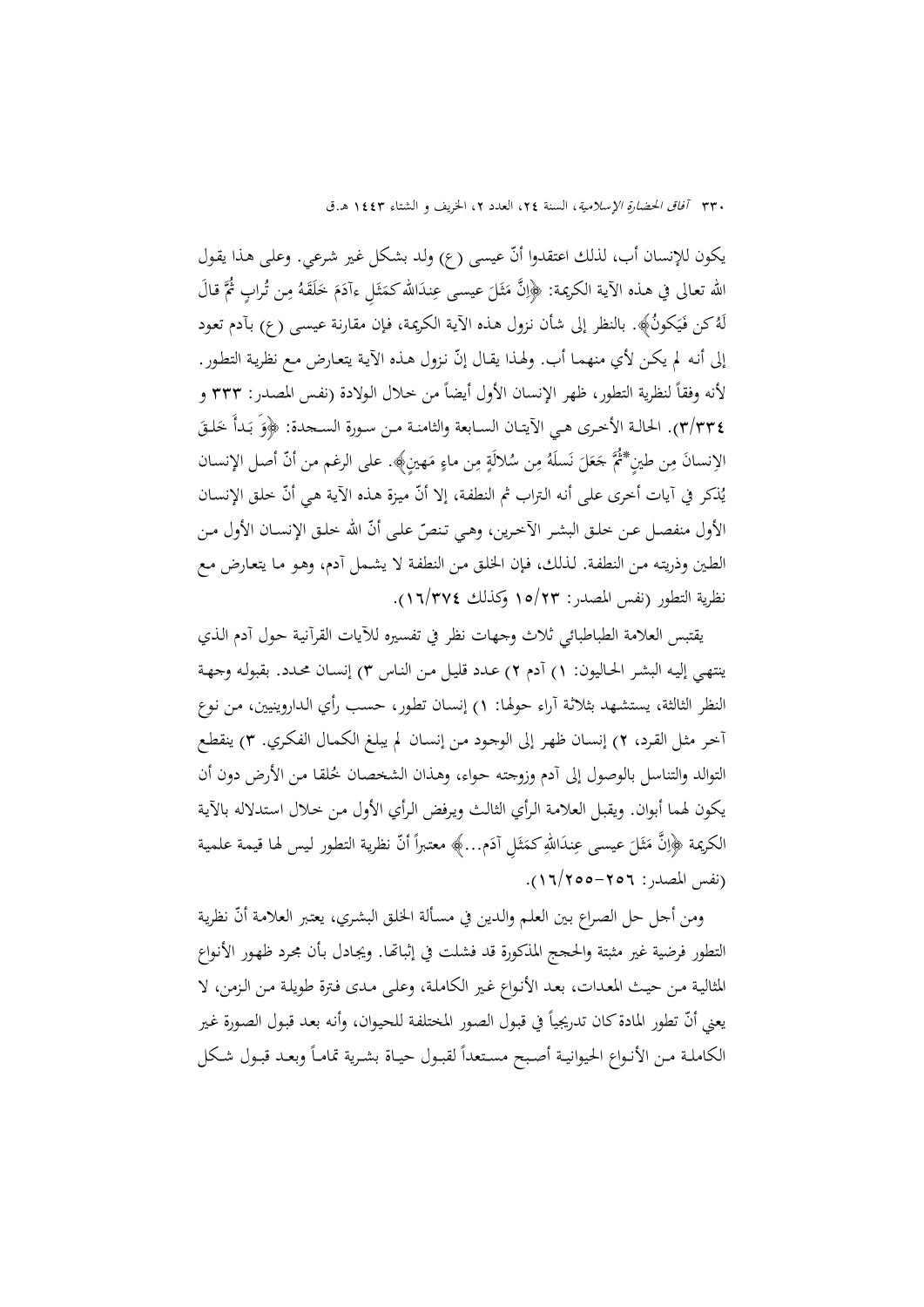الكائنات الوضيعة، أصبح مخلوقاً ذا شأن وكرامة. لكن حقيقة أنّ الكائنات الكاملة تولد مـن النـاقص – وهـو مـا يـدعي علمـاء الأحيـاء – لا تثبت ذلـك، ولا تقـول أنّ الحيوانـات الكاملة تتفرع عن الحيوانات غير الكاملة، وأن هناك صلة قرابة بينهم جميعاً، وأن هناك في النهاية صلة قرابة بين الإنسان والقرد. إنّ ما دلّ حتى الآن على التحول التدريجي، أيـاكـان، هـو تحـول في نـوع واحـد ينتقـل دائمـاً مـن سمة إلى أخـرى، ولكـن لم ينتقـل مـن نـوع إلى آخـر (نفس المصدر: ٢٦٩– ٢٥٧). يقول العلامة على هذا الأساس: «يمكننا الجزم بأنّ لنشاة الحيـاة مسـتويات مختلفـة مـن حيـث الكمـال والـنقص والشـرف والدونيـة، وأنّ أعلـى مسـتوى للحيــاة هــو حيــاة الإنســان، وأدناهــا هــو الحيــاة الحيوانيــة. لا يمكــن أن تــؤدي الاختلافــات في التسلسل الهرمي إلى التطور. لكن يمكن للمرء أن يستشف منه تخميناً غير مؤكد. إنّ فرضية التطور إذن هي فرضية يمكن استبدالها بفرضية أقوى» (نفس المصدر: 259).

ويرى العلامـة أنّ الخلق المستقل للإنسـان الأول هـو ظـاهر آيـات القرآن (وليس نصـها). كمـا أنـه يعتـبر أنّ أسـباب ودلائـل التطـور غـير كـافيـة ويعتقـد أنـه إذا تم إثبــات نظريـة التطـور بشكل قـاطع، فيمكن تأويـل آيـات القـرآن وفقـاً لهـا (نفـس المصـدر : ٢٥٦–٢٥٥). وهكـذا تقضي وجهة نظره بأن نظرية تطور الخلق مرفوضة من الناحية العلمية، كما أنّ رؤية القرآن الكريم وفقاً لظهور الآيات ذات الصلة تشير إلى الخلق المباشر للإنسـان مـن الطين، وهـو مـا لا يمكـن تفسـيره بطـرق أخـرى. وهـذا لـيس مـن ضـروريات الـدين بـل ضـرورة مـن ضـرورات القـرآن. وهكـذا فـإنّ الإنســان نـوع مسـتقل عـن نـوع آخـر (القـرد)، ولم يتطـور منـه. تعتـبر الآيـات أنّ الجـنس البشـري المولـود مـن النطفـة ينتهـي إلى آدم وزوجتـه حـواء، وهـي صـريحة في خلقهمـا مـن الـتراب، فالبشـرية تنتهـي بنسـبها إلى هـذين الشخصـين وهـذان الشخصـان لـيس لهمـا اتصـال بمـا كـان قـبلهم مـن مخلوقـات مـن نفـس النـوع أو الأنـواع الأخـرى مـن الكائنـات الحيـة، بـل حـدثا دون أن يكون لهما من سابق (نفس المصدر: 4/139-146).

ويجادل العلامة بأنه، ووفقاً لوجهات نظر علماء الأحياء في تطور الأنواع، أصبح الكائن غير الحيّ ذا روح تدريجياً، واجتاز على شكل حيوان مراحل الكمال وأصبح قرداً، ثم خضع<br>. لتحولات أخرى وفقد بعض الأعضاء من الجسـم وتحـول إلى إنسـان منتصـب القامـة قـادر علـى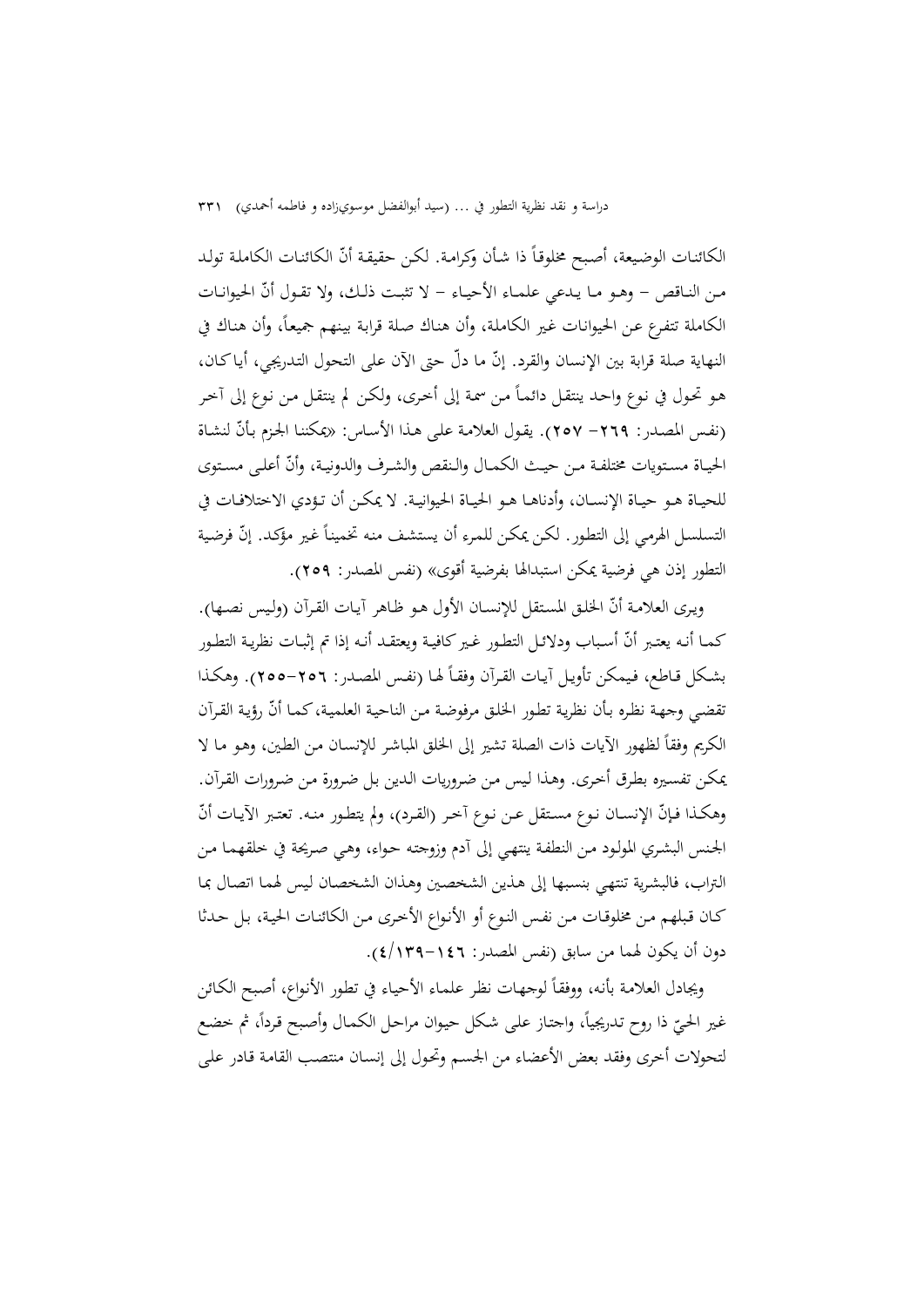الكلام. بمعنى آخر، كـان الإنسـان بالفعـل حيوانـًا وتطور إلى إنسـان ؛ أي أنّ التركيب الموجـود في الأرض تطـور مـن شـكل إلى آخـر، فظهـر النبــات أولاً، ثم الأحيــاء المائيـة، ثم البرمائيـة، ثم البرية، وأخيراً الإنسان. لقد أرادوا من النظرية التطورية تبرير الخصائص والتأثيرات التي لم تكن موجودة سابقاً في الجنس البشري وتم اكتشافها لاحقاً، لكنهم لم يقدموا سبباً محدداً لإثبات هذه الفرضية ودحض الفرضيات والاحتمالات الأخرى، على الرغم من أنّ افتراض تباين هذا النـوع عـن الأنـواع الأخـرى ممكـن ولا غبـار عليـه، يمكـن النظـر إلى التطـور في حـالات الإنسـان، وليس في جـوهره. ولا يوجـد دليل قـاطع علـى فرضية تطور الأنـواع، لـذا فـإن حقيقة أنّ القرآن الكريم يشير إلى أن الإنسان نوع منفصل عن الأنواع الأخرى لا تعاني من تناقضـات ولا وجـود لدليل علمي ينفي ذلك (نفس المصدر: 84-85).

وهكـذا، فـإنّ حـلّ العلامـة الطباطبـائي للتنـاقض الواضـح بـين الآيـات القرآنيـة والتطـور في خلق الإنسان يتضمن بإيجاز ثلاث مقدمات ونتيجة:

المقدمة :1 النظريات التطورية - التي فسرت الخلق البشري على أنـه تطـور مـن أنـواع أخـرى (بجميع أشكالها وأنواعها) - وهي لا تتوافق مع التوحيد والأنثروبولوجيا الدينية.

المقدمة ٢: تدلّ الآيات القرآنية على الخلق المستقل والمباشر للإنسـان مـن الأرض (خلافـا لنظريـة التطـور) وهــو مظهـر قريـب مـن الـنصّ والتصـريح بشـكل لا يمكـن تفسـيره ولا تأويلـه بطريقة أخرى.

المقدمـة ٣: النظريـات التطوريـة غـير صـالحـة بسبب الافتقـار إلى المنطـق (وعـدم وجـود أدلـة علميـة وتجـارب علميـة كـافيـة) والنظريـة الوحيـدة الـتي تكشف عـن الحقيقـة البشرية هـي النظريـة القرآنية التي ذكرت في المقدمة الأولى.

النتيجة: إذن لا تضارب بين العلم والقرآن في الموضوع السابق.

يرى العلامة الطباطبائي أنّ نظرية التطور تتعارض مع مبدأ التوحيد والأنثروبولوجيا الدينية، لأنّحـا تـنقض حكمـة الخلـق وتـدبيره وغايـة العـالم، وفي مجـال الأنثروبولوجيـا الدينيـة، لا يمكـن للإنسان أن يتطور من غير النوع البشري. ووفقا لذلك، فإن تفسـير آيـات خلـق الإنسـان يقودنـا إلى رفض قاطع لنظرية التطور، وبمذه الطريقة يمكن درء التناقض المزعوم بين التوحيد والتطور.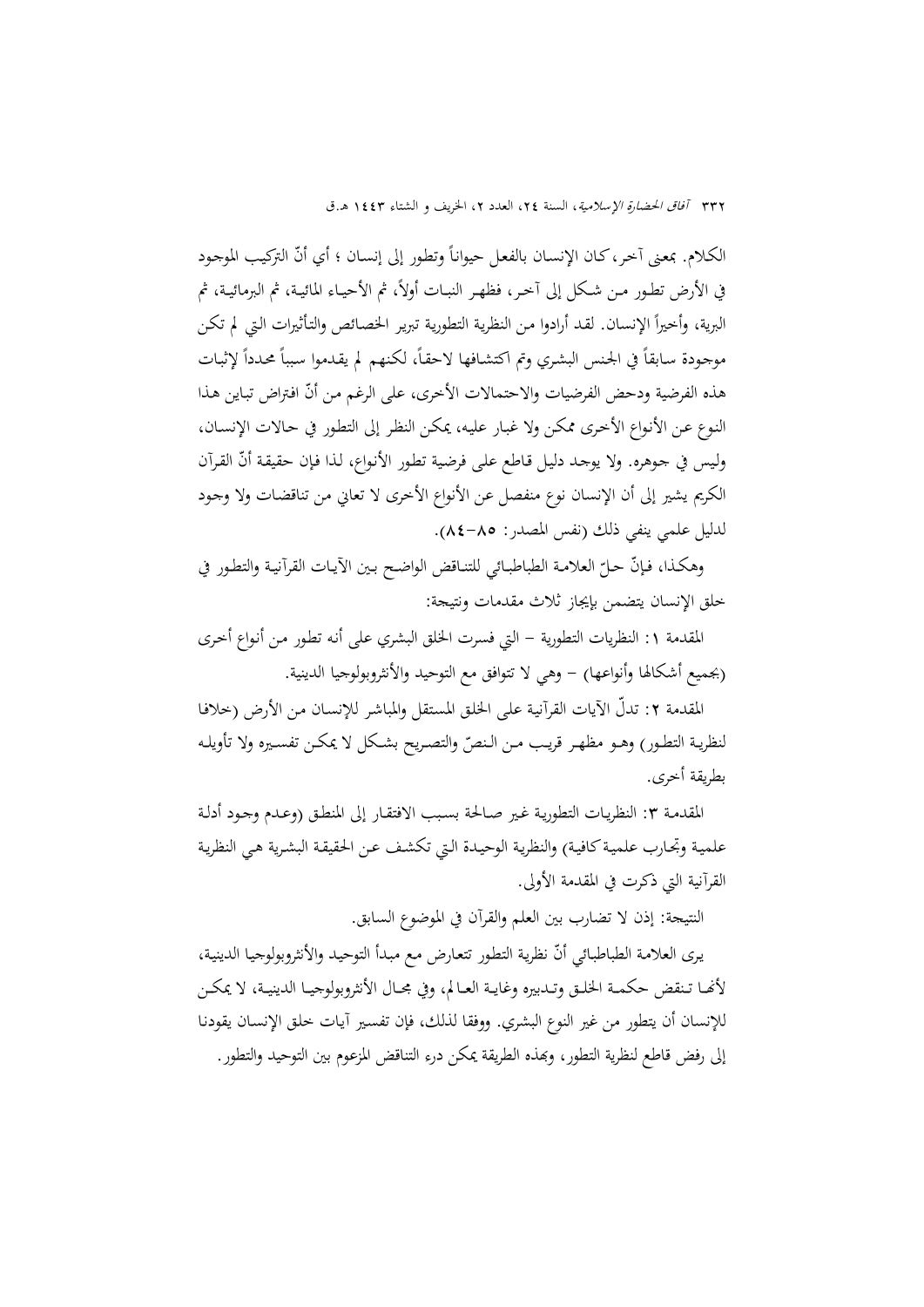#### 2**.**3 **النقد**

يـؤمن العلامـة الطباطبـائي بــ "تنـاقض التوحيـد والتطـور"، ويعتقـد أنّ نظريـة التطـور في الخلـق مرفوضـة مـن وجهـة نظـر العلـم، ومـن وجهـة نظـر القـرآن الكـريم يـدل نـزول الآيـات ذات الصـلة على الخلق الثابت، لذلك لا يوجد هناك تضارب بين العلم والدين في هذا الصدد. إنّ نُحجه في التركيز على التوحيد والأنثروبولوجيا الدينية موظف فقط لحلّ التناقض في المحتوى، ولم يقدّم حـلاً للصـراع بـين الداروينيـة والرؤيـة الدينيـة للعـالم والطبيعـة والأخــلاق. لـذلك، فـإنّ طريقـة العلامة لا تتمتع بالقدرة الكاملة على حلّ التضارب الظاهر بين العلم والدين، ولا تنجح إلا<br>. إذا كانت نظرية التطور باطلة حقاً. هذا في حين أنّ احتمال انتصار هـذه النظرية هـو احتمـال معقول، وبالتالي بالنسبة للظروف التي أثبتت فيها نظرية التطور، يجب وضع مخرج.

في تفسـير آيـات الخلـق، يقبـل العلامـة الطباطبـائي نظريـة ثبـات الأنـواع ويحـل تناقضـها مـع الـدين بـرفض تطور الأنـواع بحكـم محـدد لا لـبس فيـه. مثـل هـذا الحكـم القطعـي، بـافتراض أنّ نظرية التطور مثبتة في البحث التحريبي، سيواجه إشكالية ولـن يكـون قـادراً علـى حـلّ الصـراع.<br>. ويذكر أنه ليس لدينا نص قرآني في هـذا الصـدد، مهمـاكـان الظهـور واضـحاً جـداً وقريباً مـن نص الآيات. ورداً على التساؤل حول ما قاله القرآن عن التفسير العلمي للخلق البشري، فإنه يصـل إلى آيـات لا يتضـح سـبب نزولهـا وبالتـالي يـؤمن بالتأويـل (اكتشـاف معـنى الظـاهر ولـيس النص) ويرى أنّ ظهور الآيات مطابق للتفسير المثبت. إلا أنّ المعارضين مثل الدكتور سحابي يـرون بـنفس القـوة والشـدة أنّ الظهـور القريب لـنص الآيـات مطـابق للتفسـير التحـولي. لـذلك يجب أن نسأل:

1) ما هو معيار المعنى الظاهري؟ إذاكان التوافق مـع الألفـاظ هـو المعيـار، فهـل يـتم الالتـزام đذا المعيار في جميع الأحوال؟ مـا الـذي يجـب عملـه عنـد الحصـول علـى ظـاهرين متناقضـين مـن نـص بمعيـار واحـد وقــوة متسـاوية؟ ومـا الحاجـة إلى مــدلول الظـاهر في الآيـات المتنـازع عليهــا؟ ولماذا لا نكتفي بمعناها النصي؟

٢) إنّ نظرية التطور (أو علـى الأقـلّ جوهرهـا) هي ادعـاء لا أسـاس لـه وأنّ الأدلـة عليهـا<br>٣) إنّ نظريـة التطـور (أو غير كافية وتحتاج إلى إثبـات. أولاً، لم يتم تقـديم بحـث علمـي كـافٍ في هـذا المحال بنـاءً علـي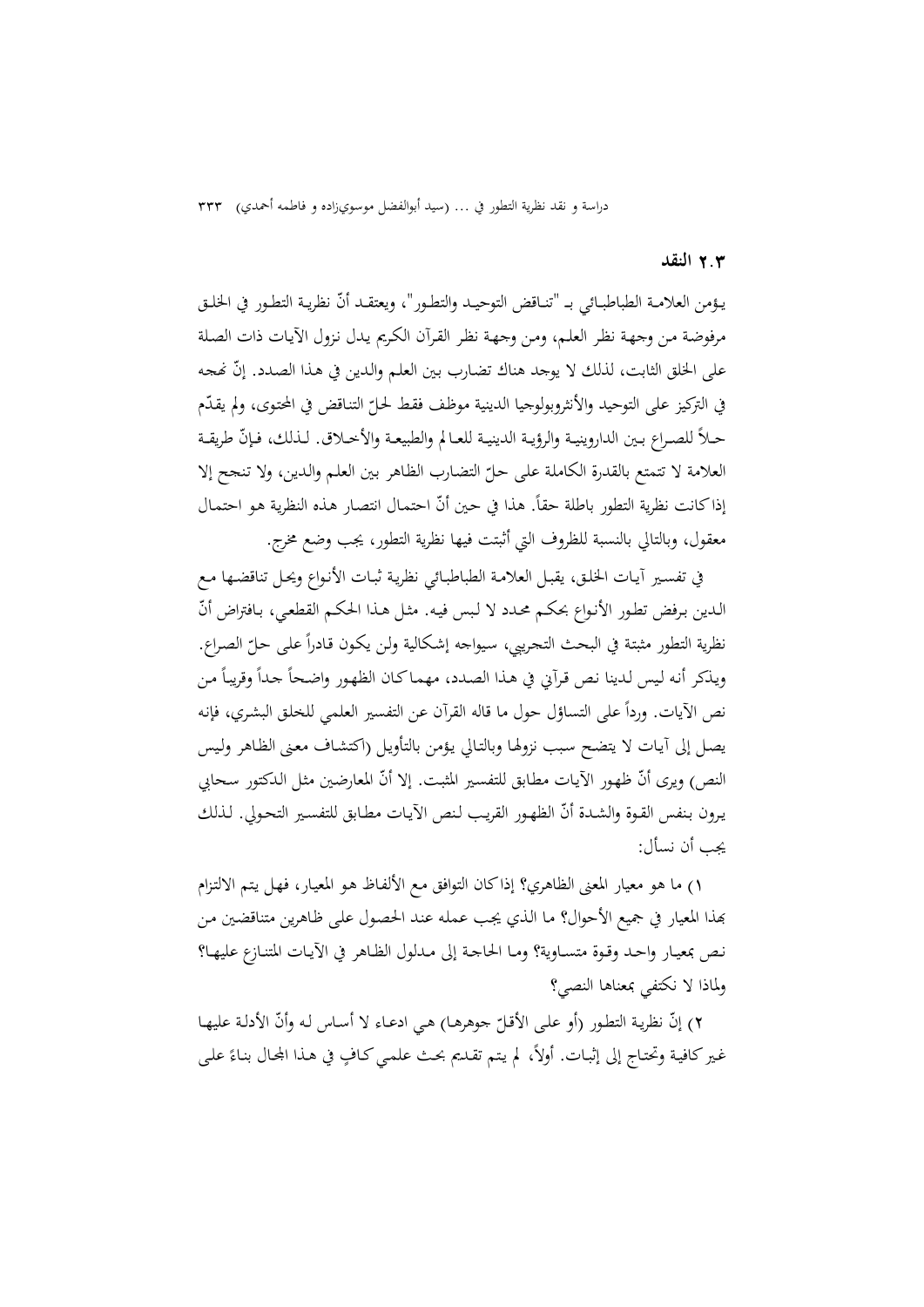منهج العلوم التحريبية، وثانياً، لم يتمّ إرجاع مثل هـذا البحث إلى أي مصـدر موثـوق، بـل تمـت الإشارة فقط إلى أنّ نظرية التطور هي نظرية مرفوضة (بتعبير أدقّ، نظرية لم يتمّ إثباتما).<br>.

٣) يجـب التمييــز بــين النظـريتين: أ: تمّ دحـض نظريــة التطــور. ب: لم يـتـمّ إثبــات نظريــة التطـور. إذاكـان العلامـة يعـني النظريـة الأولى، فإنـه يحتـاج إلى دليـل مـن مـنهج العلـوم التجريبيـة بواسطة العلامة، وليس دليل من المنهج الفلسفي. ويرى الأستاذ مطهري أنّ أحد الفروق بين العلــوم الفلســفية والتجريبيــة هــو التفــاوت الأســلوبي بــين الاثنــين، والــذي ينشــأ مــن الأســلوب الخـاص للاثنـين في تقـويم وإثبــات المسـائل. تسـببت أهميـة هــذه المسـألة في تقسـيم العلمــاء إلى قسـمين: ١- المنطـق الصـوري الـذي هـو نفـس المنطـق الأرسـطي ؛ ٢- المنهج الـذي يشـمل تقســيمات العلــوم والتعريفــات والموضــوعات والفوائــد والأســاليب والمبــادئ الاصــطلاحية والموضوعة. على أي حال، فإن مراعاة هذا المبدأ في مناقشة القضايا الفلسفية هو أمـر ضـروري ّ للغاية، وقد ذكره في أماكن مختلفة في أعماله الفلسفية (الطباطبائي، :1370 8-5).

ويـرفض العلامـة تطـور الأنـواع ويـؤمن بثباēـا، حيـث لم يأخـذ في الاعتبـار التمييـز الأسـلوبي بين قضايا العلوم التجريبية والقضايا الفلسفية، ودخـل المناقشـات العلميـة لنظريـة التطـور بشـكل محدود وفلسفي، ولكنه لم يعبر عنها بالمبادئ العلمية والتجريبيـة ولم يرفضـها أو يثبتهـا بالاعتمـاد على تلك المبـادئ، بـل اكتفـى بمجـرد ذكرهـا وقـام بتحليـل هـاتين النظـريتين بأدلـة فلسـفية ودينيـة وقرآنية. والملفت للنظر أنّ بحثه لا يتمثل في الرفض التجريبي لنظرية التطور أو الـدليل التجريبي لثبات الأنواع. لقد اقتصر على التقارير والتفاسير العلمية ولم يدخل في المناقشةكعـالم أحيـاء أو عالم تجريبي. يبدو أنّ هدفه في هذه النقطة هو أنه لا ينوي الدخول بجدية في الجوانب العلمية والتجريبية للمناقشة واقتصر تركيزه (مثل الشهيد مطهري وآية االله مشـكيني .. إلخ) علـى مسـألة التضـارب الواضـح بـين العلـم و الـدين في نظريـة التطـور وحـل النزاعـات الدينيـة الـتي نشـأت مـن نظريـة تطـور الأنـواع والجهـود الجـادة لحـل هـذه الصـراعات. وقـد دفعـه ذلـك إلى التركيـز علـى التمييز بين الإثبات أو التفنيد الفلسفي وبين الإثبات أو التفنيد العلمي في هذا النقاش.

وإذاكانت النظرية الثانية هي المقصودة، فلا يمكـن أن تتعـارض النظريـات البيولوجيـة للخلـق بشكل قاطع مع التفسير القرآني، لأنّ عـدم الإثبـات لا يعني أبداً إثبـات عـدم الوجود، ويجـب دائماً مراعاة إمكانية الإثبات. يجب وضع نظرية لحلّ التضارب.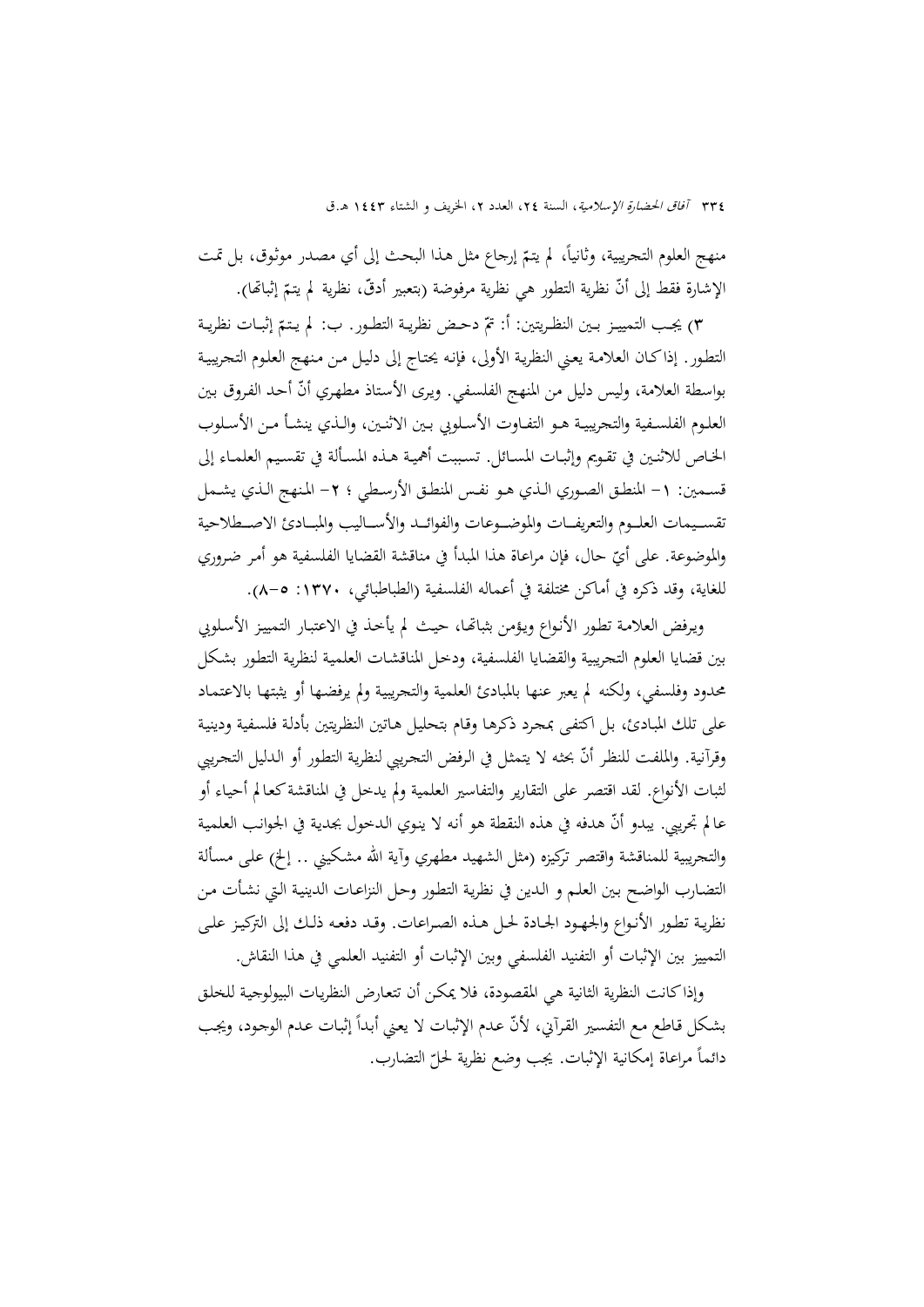٤) تقـوم هـذه الطريقـة علـى افـتراض أنّ القـرآن يتحـدث أولاً عـن خلـق الكائنـات الحيـة، وثانياً على أنّ هذا الكلام متوافق مع إحدى النظريات العلمية (ثبات الأنواع). نتيجة لذلك، فهي تعـارض نظريـة علميـة أخـرى محـددة (تطـور الأنـواع). وحـل الخـلاف بـين الاثنـين يكمـن في أنّ النظرية العلميـة صـحيحة إذاكانـت تنطبـق علـى وجهـة النظـر القرآنيـة، وباطلـة إذاكانـت تتعــارض مــع وجهــة النظــر القرآنيــة. لــذلك، يجــب دراســة وجهــات نظــر مؤيــدي نظريــة ثبــات الأنواع ومؤيدي نظرية تطور الأنواع من ثلاث وجهـات نظر: ١) دراسة الادعـاء بأنّ النظرية حسـب رأي المفسـر تتمتـع بالصـحة والقيمـة العلميـة ؛ 2) دراسـة تفسـير المفسـر للقـرآن بمعـايير تفسيرية. و ٣) دراسة الادعـاء بـأنّ قـول القرآن في خلـق الإنسـان لـه ميـزات خـاصـة بالنظريـات العلمية، بحيث يمكن أن يكون موافقاً لنظرية ومخالفاً لأخرى.

### **.**4 **النتائج**

يعدّ التوحيد والأنثروبولوجيا الدينية من أهمّ المحاور التي حلل العلامة علمى أساسـها نظرية ثبـات الأنواع. الأنثروبولوجيا الدينية مع التركيز على الواقعية تعـني الدراسـة العقلانيـة والدقيقـة للإنسـان ككـائن مـن الكائنـات والبحـث عـن أصـل الوجـود ونّايتـه، والتوحيـد يعـني الرجـوع بكـلّ أبعـاد ومراحـل الوجـود الإنسـاني وجميـع الكائنـات إلى االله تعـالى، مصـدر الكمـال المطلـق. هـذا المبـدأ هـو أهـم مبـدأ في المعتقـدات الإنسـانية، وهـو المبـدأ الأكثـر مركزيـة في آراء العلامـة، بمـا في ذلـك ّ الأنثروبولوجيــا. الصــراعات الأربعــة الــتي نشــأت عــن الداروينيــة هــي: التنــازع مــع نظريــة ثبــات الأنـواع في الأديـان؛ التنـازع مـع حكمـة الصـنع وحكمـة الخلـق؛ التنـازع مـع كرامـة الإنســان المقدسـة؛ التنــازع في نظــام القــيم. الحقيقــة أنّ اســتراتيجية العلامــة في التركيــز علــى التوحيــد والأنثروبولوجيا الدينية معنية فقط بحل تضارب المحتوى، ولم تقدم حلاً للصراع بين الداروينية والرؤية الدينية للكون والطبيعة والأخلاق.

يعتقد العلامة أنه على الرغم من أنّ نظرية التطور ليست مقبولة بشكل قاطع، حتى لو لم يتم إبطالها، فلا يمكن اعتبارها نظرية مخالفة للقـرآن، لا مـن حيـث النقاشـات التوحيديـة ولا مـن حيث المبادئ الأنثروبولوجية. فهـذه المسـألة، علـى حـد قولـه، لا تتعـارض مـع القـرآن الكـريم مـن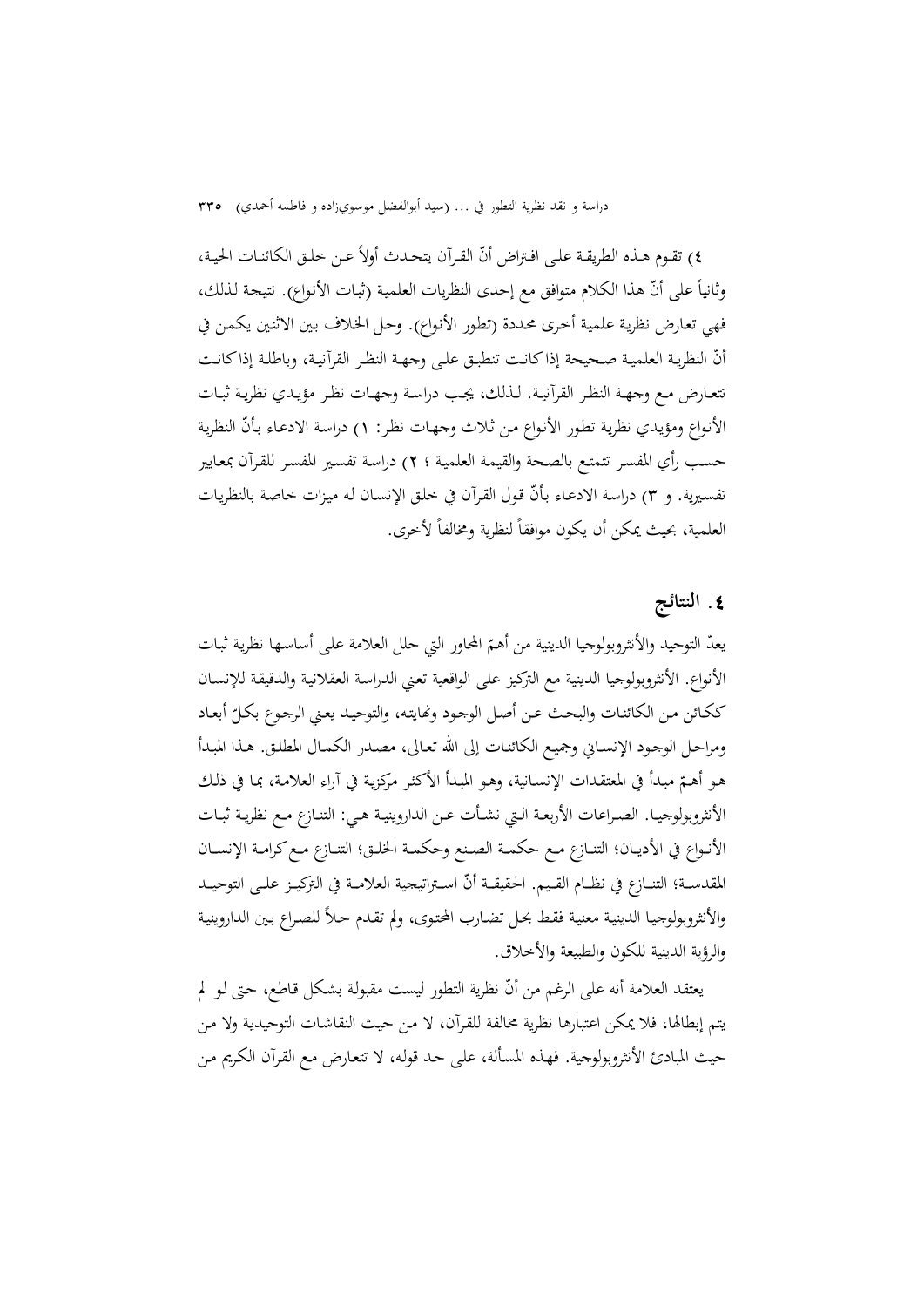336 آفاق الحضارة الإسلامية، السنة ،24 العدد ،2 الخريف و الشتاء 1443 هـ.ق

حيث النقاشـات التوحيدية، لأنه بحسب هـذه النظرية، فـإن المـادة الأولى مـرّت بمراحل حركتهـا<br>-واستمرت في التحرك حتى أصبحت إنســانية، ولكـن في النقاشــات التوحيديـة، يقــال أنّ كـلّ حركة تحتاج إلى محرك وكل فعل يحتاج إلى فاعل؛ لا يمكن أن تكون الحركـة ناتجـة عـن السـكون، ّ ولا يمكـن أن يكـون الجمـاد عـاملاً ومحفـزاً لهـا. مـن حيـث الأنثروبولوجيـا، فـإن نظرية التطـور لا تتعارض مـع القرآن، لأنه وفقـاً لهـا، فإنّ أصـل الإنسـان يمر بـالتطور الطبيعـي للقرود، لكنهـا لا تثبت أنّ هذه هي الطريقة الوحيدة لتطور الإنسان، أو أنّ الإنسان جاء إلى هذا العالم حصرياً من خلال هـذه الطريقـة، لأنَّفـا لا تحتـوي إلا علـى رسـالة إثبـات وتظهـر أنَّ حادثـة مـا حـدثت بَعذه الطريقة أيضاً.

إنّ طريقة العلامـة ليست قـادرة تمامـاً علـى حـل الصـراع الظـاهري بـين العلـم والـدين، ولا  $\overline{\phantom{a}}$ تنجح إلا إذاكانت نظرية التطور باطلة حقاً. وهذا في حين أنّ احتمال نجاح هذه النظرية هو احتمال معقول، وبالتالي لكي تثبـت شـروط نظريـة التطـور نفسـها، يجـب وضـع مخـرج لـه أدوات منطقية ونظرية معرفية سليمة في حل الصراعات الأربعة. ّ

جدير بالذكر أنّ المفكرين المسلمين مثل محمد تقي الجعفري وسيد حسـين نصـر و آية الله مصباح يزدي وآية الله جـوادي آملـي وآيـة الله مكـارم شـيرازي وآيـة الله جعفـر سـبحاني وآيـة الله مشكيني ومطهري لديهم استراتيجيات للتغلب علـى الصـراع بـين نظريـة التطـور والقـرآن الكـريم، ودراستها تتطلب بحثـاً مستقلاً. لكـن وفقـاً لصـاحب نظرية التطور، فإنَّـا لا تنتهـك التفسير الغــائي للكــون، ولا تنتهــك نظــام الكــون. لا يتعــارض التفســير العلمــي الســببي للطبيعــة مــع التفسـير السـببي الفلسـفي للوجـود. توجـد الميتافيزيقــا في الفيزيــاء مــن حيــث الفاعليــة والغايــة. السبب في أنّ البعض يعتبرون نظرية التطور منافسـاً واضـحاً للتفسـير القـائم علـى وجـود الله ونظام الكون يرجع إلى سوء تفسير الغرب لفكرة االله والدين الطبيعي وبرهان النظام.

أولئـك الـذين اشـتقوا مـن نظريـة التطـور، رفـض وجـود االله، والنظـرة الماديـة للعـالم، والمصـادفة الفلسـفية والأخلاقيـة الداروينيـة، أخطـأوا منطقيـاً، ويمكـن الكشـف عـن مغالطـاتهم بالوسـائل المنطقية. من وجهة نظر العلوم التجريبية والطبيعية والإنسانية في تفسير تغيرات الحيـاة، لم تصـل نظرية التطور ونظرية ثبات الأنواع إلى اليقين النهائي، بحيث يصـعب التنبـؤ بالنصـر، وفهـم علـل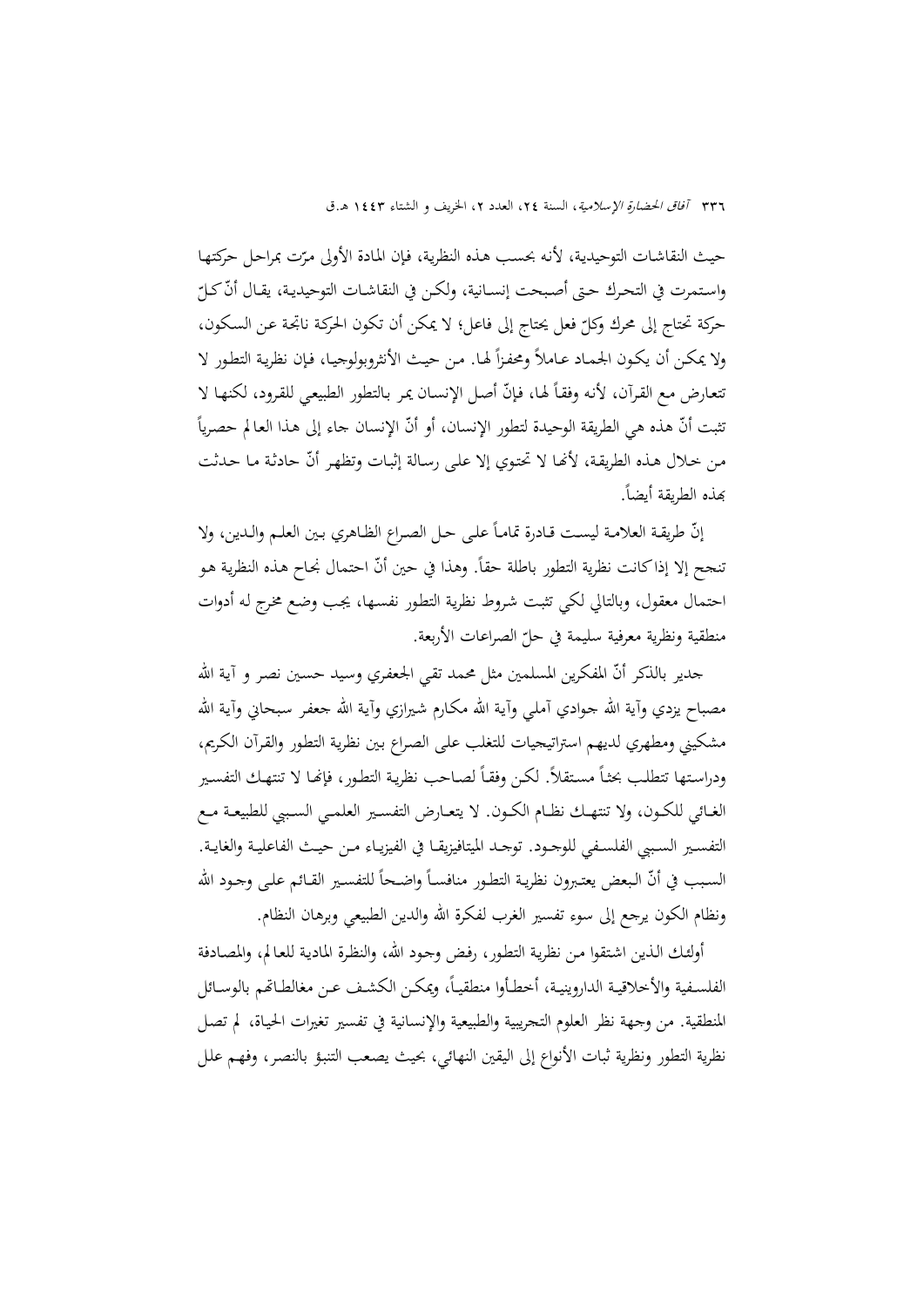وآليـات الطبيعـة لا يغنينـا عـن الأسـباب الميتافيزيقيـة، ويمكـن أن يبـين توجـه العـالم ومبـدأ الهدايـة العامة للكائنات بطريقة مرغوبة أكثر.

من وجهة نظر "تناقض نظرية التطور والقرآن"، يمكن القول إنّ الآيات القرآنية ليست هي الـتي تتعـارض مـع البيانـات العلميـة، بـل هـو فهـم العـالم الـذي يتعـارض رأيـه مـع العلـم والطبيعـة، ومـا دام فهمنـا غـير متوافـق مـع القـرآن، ومهمـاكـان فهـم العـالم متضـارباً مـع الطبيعـة، فـإنّ التنـاقض بـاقٍ، لأنّ القـرآن كـلام الله والطبيعـة هـي عـمـلـه وإرادتـه، ولا يكـون هنـاك تعـارض بـين كلمـة االله وعملـه. لحـل النـزاع، يجـب حمايـة الفهـم مـن الخطـأ. đـذه الطريقـة، إذا فهمنـا القـرآن فقـط علـى أسـاس فهـم العلمـاء للطبيعـة، فقـد توصـلنا إلى حـل للصـراع بتفسـير غـير مـبرر وغـير مسموح به، وإذا فسرنا الطبيعة وفقاً لتفسيرنا التقليدي للقرآن، وهو مليء بالمعرفة في عصرنا، فقد أزلنا التضارب، وبـالطبع لا تقتصـر حلـول التضـارب علـى هـاتين الطـريقتين. وكـذلك يمكننـا من خلال "جمع التوحيد والتطور" في "رؤية التطور التوحيدي"، يمكن إثبـات أنّ قبـول نظرية التطـور لا يتطلـب نفـي الله وتـأثيره في العـالم، والله، بصـفته الحـالق والعقـل المـدبر للكـون،كـان بإمكانه أن ينفذ حكمته وتدبره عبر طريق التطور.

### **المصادر والمراجع**

**القرآن الكريم.**  اسـدآبادي، سـيدجمال الـدين (د.ت). **نيچريـه يـا ناتوراليسـم**. تقـديم جعفـر سـبحاني. تنظـيم وهـوامش سـيد طبيب جزايري. قم: مؤسسه دار الكتاب. جعفري، محمدتقي (د.ت). **خلقت و انسان**. ط ،3 د.ب: وليعصر. جوادي آملي، عبداالله (1387ش). **تفسير تسنيم (ج** 14**)**. قم: إسراء. خسـروپناه، عبدالحسـين (1390ش أ). **كـلام جديـد بـا رويكـرد اسـلامي**. قـم: مؤسسـة تمثيـل المرشـد الأعلـى للثورة الإسلامية. سحابي، يداالله (1351ش). **خلقت انسان**. طهران: رسالت قلم. سبحاني، جعفر (د.ت). **داروينيسم يا تكامل انواع**. قم: توحيد. شيرازي، آية االله ناصر مكارم (د.ت). **فيلسوفنماها**. طهران: دار الكتب الإسلامية.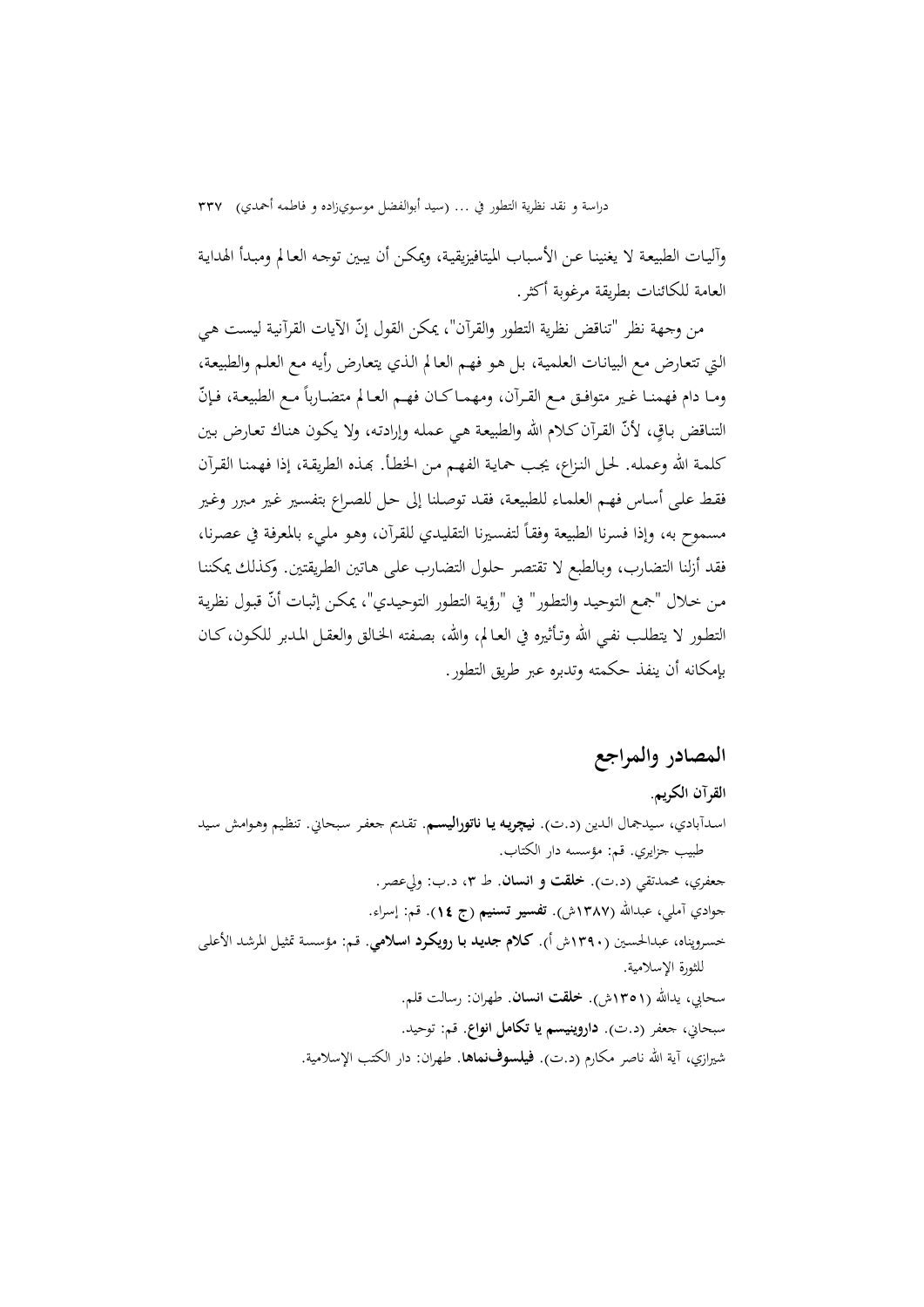طباطبـائي، سيدمحمدحسـين (د.ت). **الميــزان فــي تفســير القــرآن**. ترجمـه محمـدباقر موسـوي همـداني. قــم: دار العلم. )1381ش أ). **مجموعه رسائل (ج**1**و**2**).** تقديم سيد هادي خسروشاهي. قم: بوستانكتاب. )1381 ش ب). **الإنسان من البداية إلى النهاية**. ترجمة وتعليق صادق لاريجاني. قم: الزهراء. )1390 ش). **رسائل توحيدي**. رسالة وسايط الفيض. قم: بوستانكتاب. )1370 ش). **اصول فلسفه و روش رئاليسم (ج)**، قم: دار العلم. فرهيخته، نورالدين (1357 ش). **داروينيسم و مذهب**. طهران: ققنوس. فنايي، أبو القاسم (1375 ش). **درآمدي بر فلسفه دين وكلام جديد**. قم: معارف. قراملكي، احد (1373 ش). **موضع علم و دين در آفرينش انسان**. طهران: آرايه. مشكيني اردبيلي، آية االله علي (1363 ش). **تكامل در قرآن**. قم: شفق. مصباح يزدي، محمدتقي (د.ت). **خلقت انسان در قرآن**. قم: شفق. مطهري، مرتضي (1371 ش). **حركت و زمان ( ج**2**)**. طهران: حكمت. )1370 ش). **مجموعة أعمال.** د.ب: صدرا.

#### **References**

- Asadabadi, S. J. (1370). *Nature or naturalism*. Introduction by Jafar Sobhani. Arranged and footnote by Seyed Tabib Jazayeri. Qom: Dar al-Kitab Institute. [In Persian].
- Farhikhteh, N. (1357). *Darwinism and Religion.*Tehran: Phoenix Publications. [In Persian].
- Fanaei, A. (1375). An Introduction to the Philosophy of New Religion and Theology. Qom: Publishing knowledge. [In Persian].
- Gharamaleki. A.(1373). *The position of science and religion in the creation of man*. Tehran: Array Publications. [In Persian].

Holy Qoran. [In Arabic].

- Jafari, M. T. (1380). *Creation and man*. Tehran: Valiasr Publications. [In Persian].
- Javadi Amoli, A. (1387). Tafsir Tasnim (vol. 14). Qom: Esra Publishing Center. [In Persian].
- Khosropanah, A. H. (1390). *New Theology with an Islamic Approach*. Qom: Representation of the Supreme Leader. [In Persian].
- Meshkini Ardabili, A. Ali. (1363). *Evolution in the Qur'an*. Qom: Shafaq Publications. [In Persian].
- Mesbah Yazdi, M. T. (1387). The Creation of Man in the Qur'an. Qom: Shafaq Publications. [In Persian].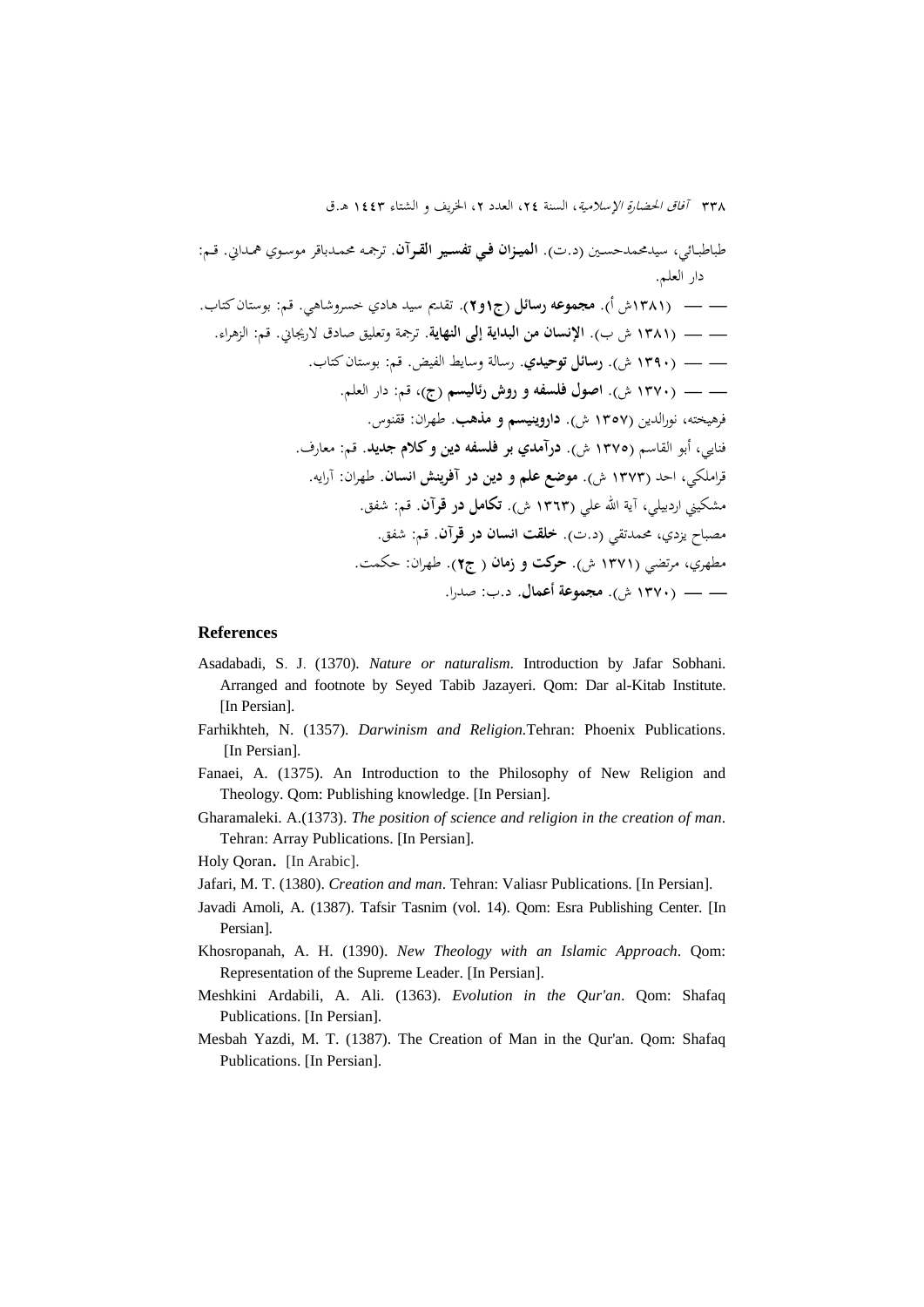- Motahari, M. (1371). *Movement and time* (vol. 2). Tehran: Hekmat Publications. [In Persian].
- .(1370). *Collection of Books*. Sadra Publications
- Sahabi, Y. (1351). *The creation of man*. Tehran: The mission of the pen. [In Persian].
- Shirazi, A. N. M. (1380).As *Philosophers*. Tehran: Islamic Library. [In Persian].
- Tabatabai, S. M. H (1390). *Almizan in the interpretation of the Qur'an*. Translated by M. B. Mousavi Hamedani. Qom: Dar al-Alam. [In Persian].
- , (1381). *Collection of epistles* (vols. 1 and 2). By the effort of S. H. Khosroshahi. Qom: Book Garden. [In Persian].
- , (1382). *Man from beginning to end*. Translated and suspended by S. Larijani. Qom: Al-Zahra. [In Persian].
- **,** (1390). *Monotheistic treatises*. Thesis of the means of grace. Qom: Boostan.[In Persian].
- **,** (1370). *Principles of Philosophy and Method of Realism*. Qom: Darol Elm. .[In Persian].